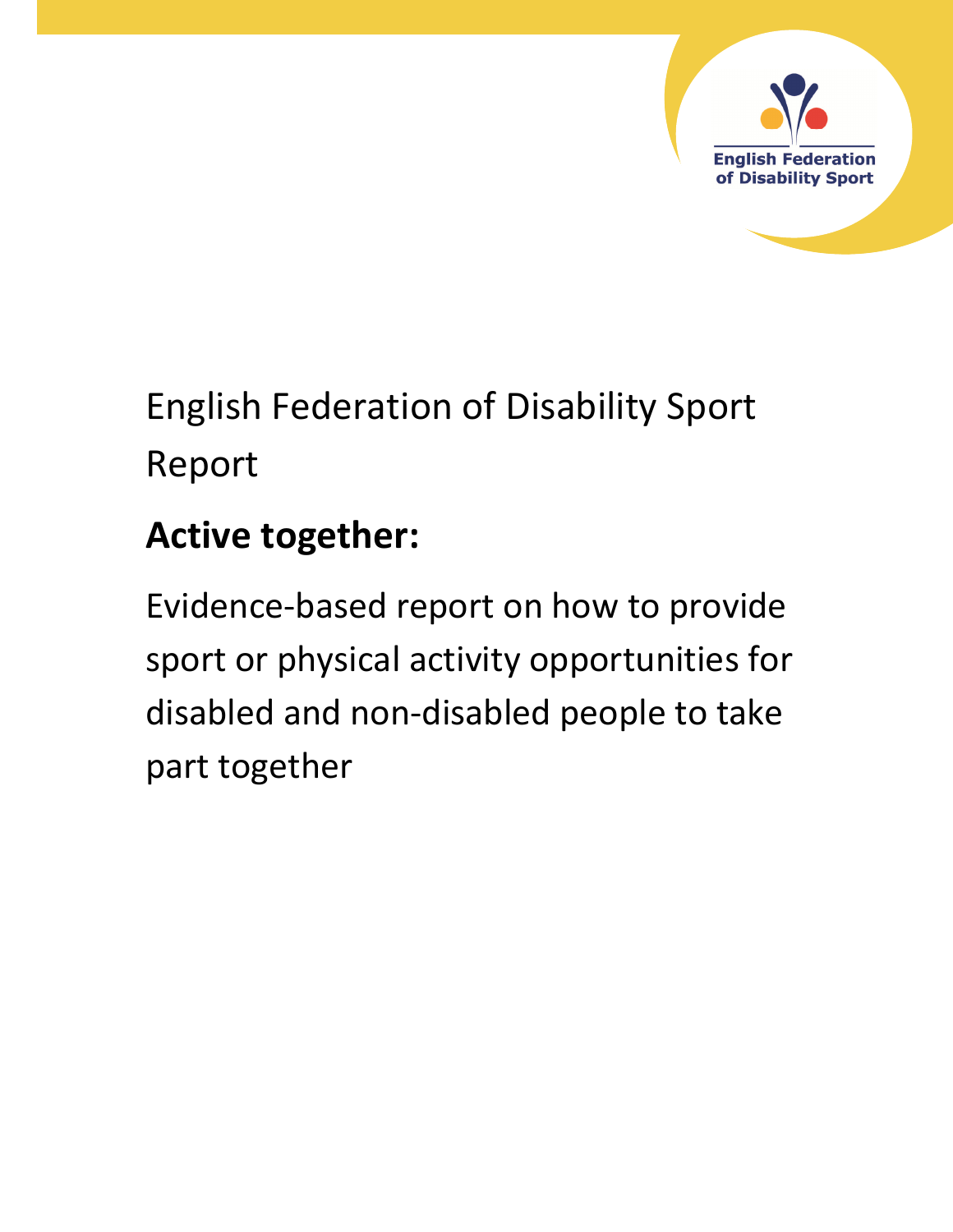Report findings based on a market research conducted in August December 2013 by the English Federation of Disability Sport.

Report written By Emma Spring, on behalf of the English Federation of Disability Sport, August 2014.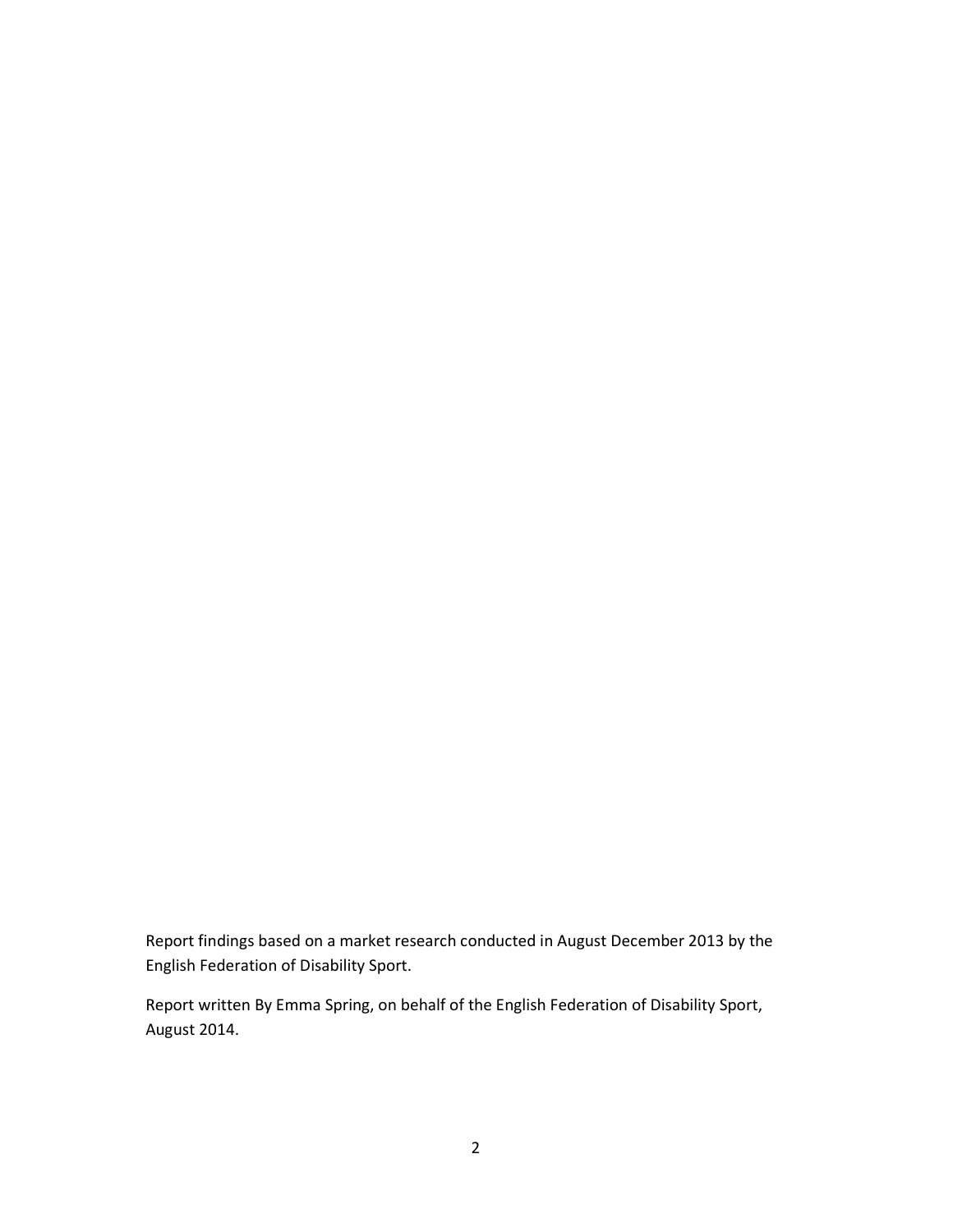# **Contents**

| 1. |                                                               |  |
|----|---------------------------------------------------------------|--|
| a. |                                                               |  |
| b. |                                                               |  |
| 2. |                                                               |  |
| a. |                                                               |  |
| b. |                                                               |  |
| c. |                                                               |  |
|    |                                                               |  |
| 1. |                                                               |  |
| a. |                                                               |  |
| b. |                                                               |  |
| c. |                                                               |  |
| 2. |                                                               |  |
| a. |                                                               |  |
| b. |                                                               |  |
| 3. |                                                               |  |
|    |                                                               |  |
| а. |                                                               |  |
| b. |                                                               |  |
| c. |                                                               |  |
| d. |                                                               |  |
| e. |                                                               |  |
| f. |                                                               |  |
| g. |                                                               |  |
| h. | Ensure a welcoming environment so people want to come back 28 |  |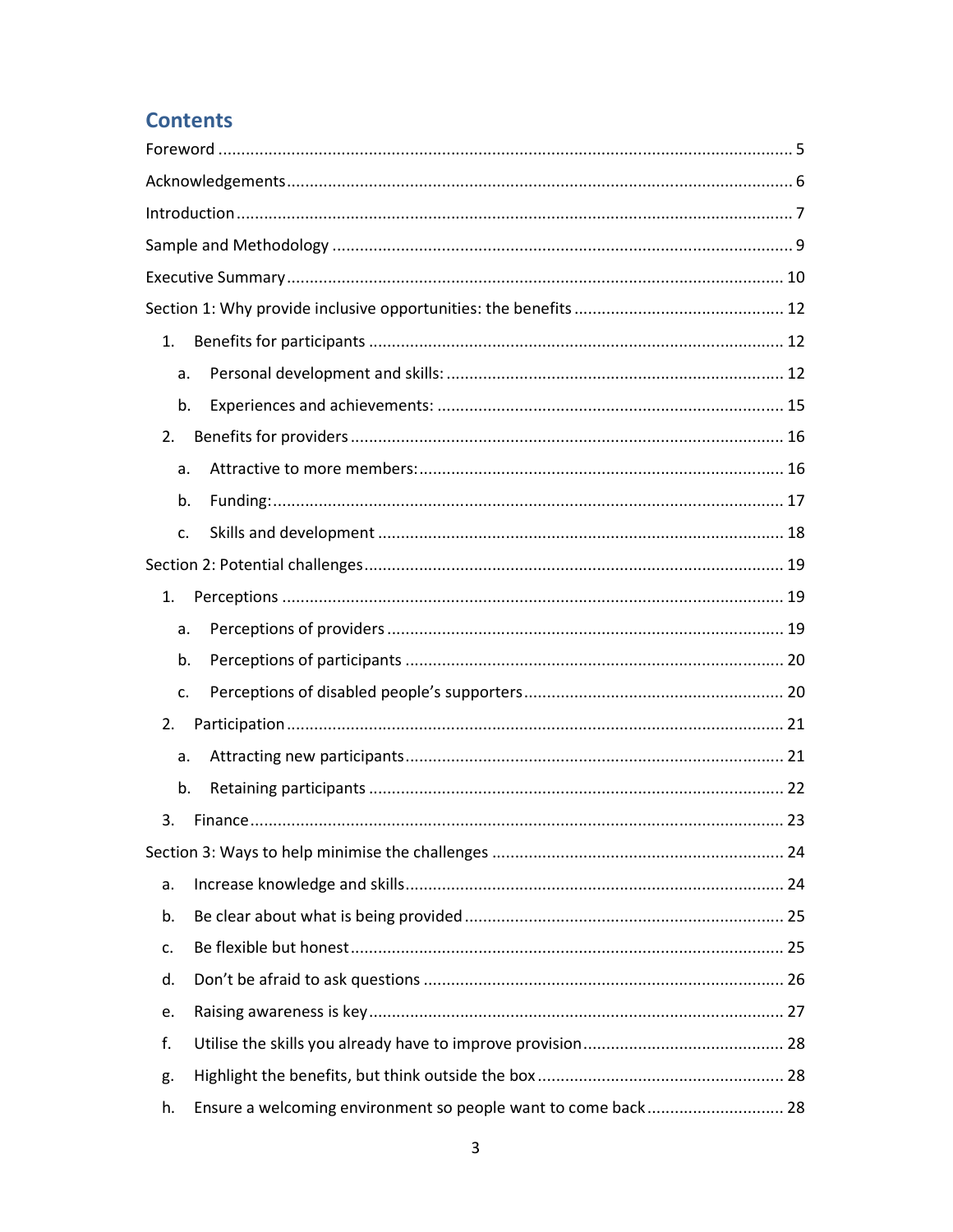|  | i. |  |  |  |
|--|----|--|--|--|
|  |    |  |  |  |
|  | 1. |  |  |  |
|  | a. |  |  |  |
|  | b. |  |  |  |
|  | c. |  |  |  |
|  | d. |  |  |  |
|  | 2. |  |  |  |
|  | 3. |  |  |  |
|  |    |  |  |  |
|  | a. |  |  |  |
|  | b. |  |  |  |
|  | c. |  |  |  |
|  | d. |  |  |  |
|  | e. |  |  |  |
|  |    |  |  |  |
|  |    |  |  |  |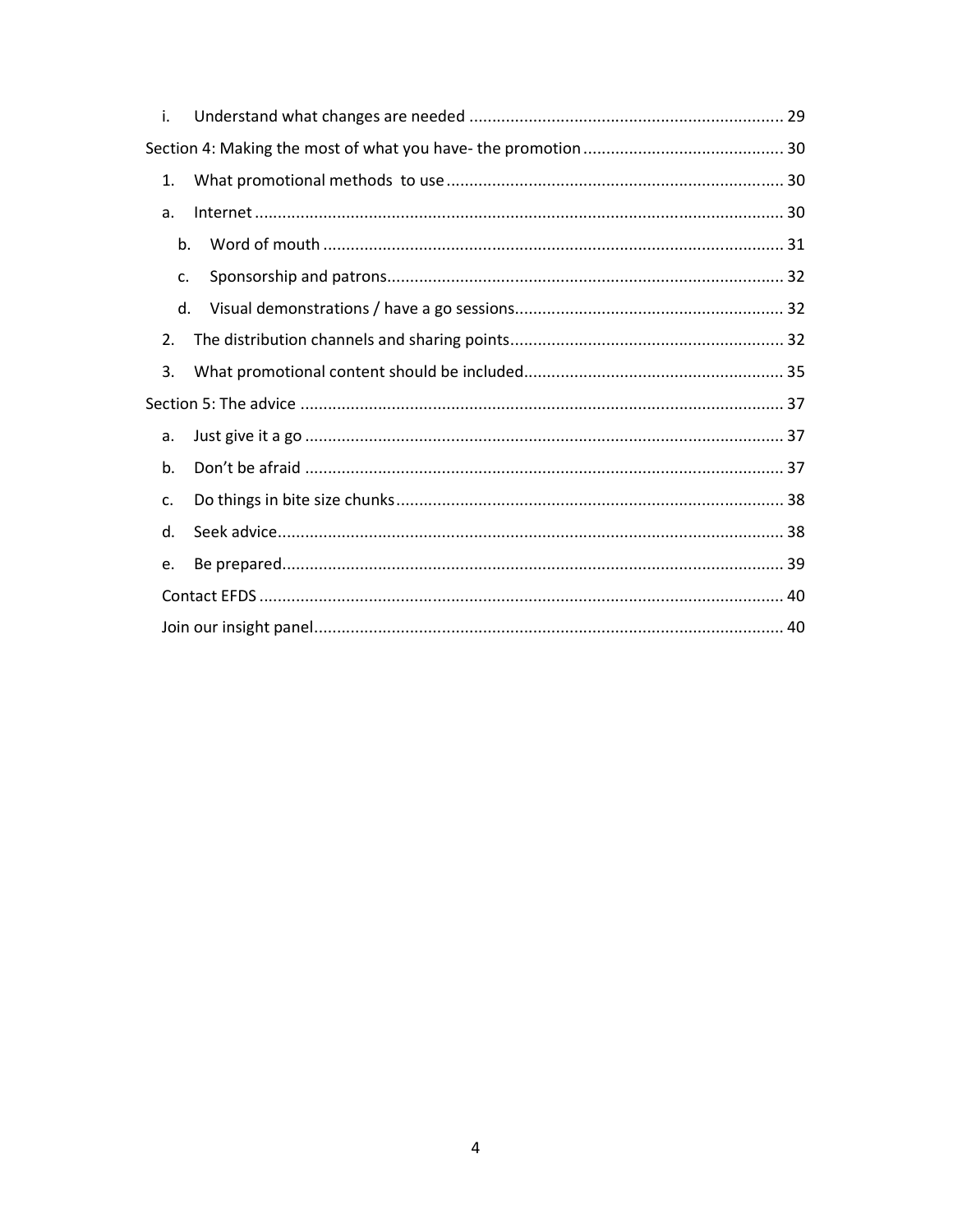# **Foreword**



We conducted this research as a direct response to feedback to the English Federation of Disability Sport's disabled people's Lifestyle Report, released in September 2013. The report identified that there were significantly fewer disabled people currently taking part in sport and physical activity alongside non-disabled people than the number who wanted to.

There is therefore a need to provide more opportunities for disabled people to take part in their preferred setting, alongside non-disabled people. Whilst we are aware that this setting is not appropriate in all situations, this report highlights ways in which it can be successfully delivered. It also outlines how it can be accomplished in different situations, maximising the benefits for participants and providers.

# **Emma Spring Research and Insight Manager**



Recent findings in EFDS's Motivate Me report show that a great majority of disabled people are more likely to respond to opportunities to get active which tap into the things that matter to them most, including: building friendships, maintaining health, becoming more independent and progressing in life.

More often than not disabled people are looking for opportunities which are as likely to appeal to their non-disabled friends and family and which enable them to get active wherever and in whatever sport or activity they choose.

Likewise, there is no one size fits all for how providers communicate with disabled people. There are still a number of different factors that can prevent groups of people or individuals from noticing and receiving communications.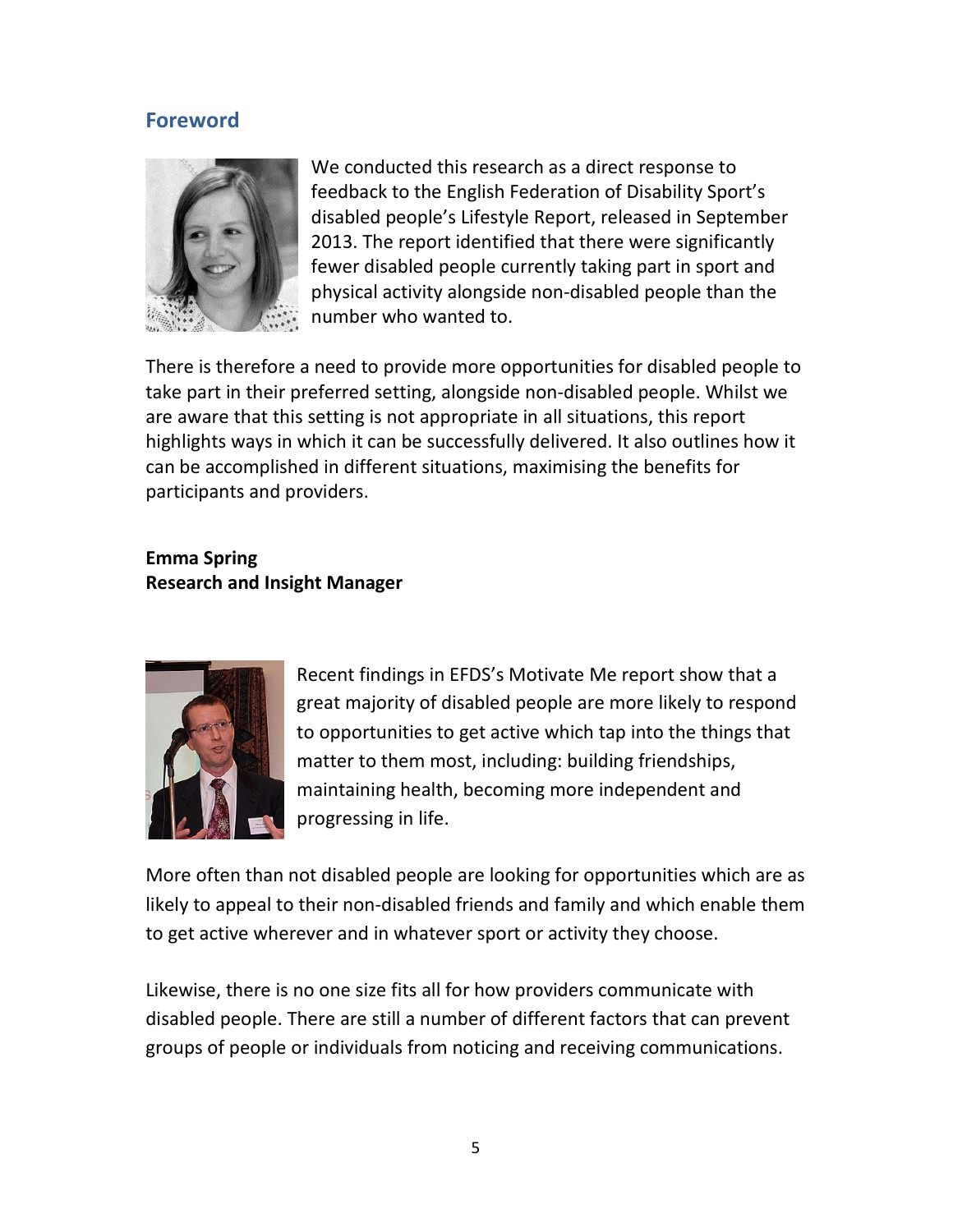This report addresses some of the key elements of organising activities with a mixed group of disabled and non-disabled people. We hope current and future providers can use the findings within this paper to increase the type of activities disabled people will want to take part in and support everyone to be active for life.

# **Barry Horne Chief Executive**

# **Acknowledgements**

EFDS would like to thank the following for taking part in the research:

- Hackney BMX club
- Christian Swarbrick Sanjuro Martial Arts instructor
- Blackburn Rifle and Pistol Club
- Leeds Council Disability Lead, Ross Bibby
- Seashell Trust
- London Lynx
- Kent Volleyball
- Liverpool Lions Wheelchair Basketball
- AHOY Centre
- Chippenham Canoe Club
- Essex Sailing Club
- Southampton Canoe Club
- Wheelchair Laser-Tag
- Leeds SpiderY
- Wirral Youth Theatre/Youth Arts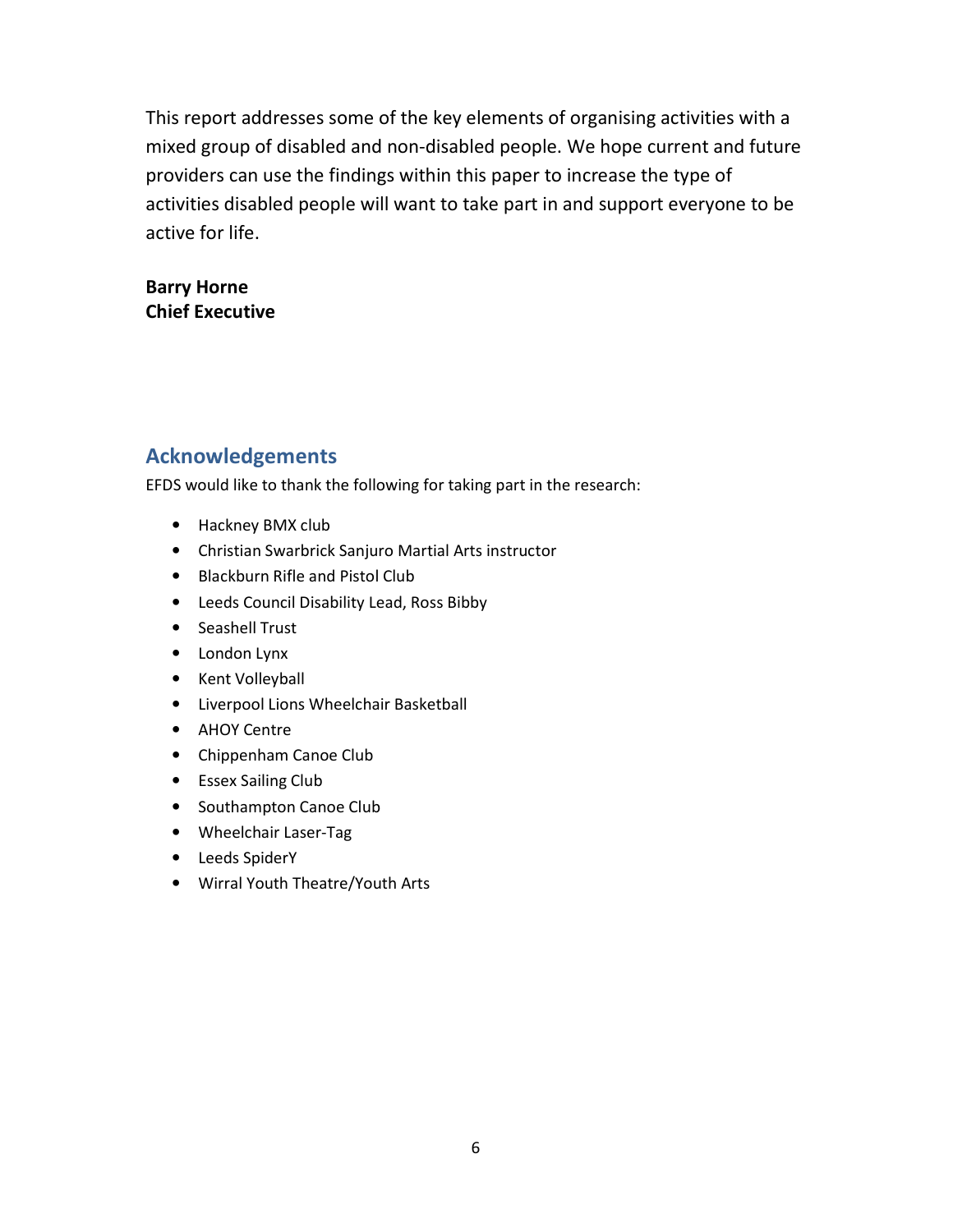# **Introduction**

In September 2013 the English Federation of Disability Sport (EFDS) released the Disabled People's Lifestyle Report. One of the key findings in the report was that there was a significant mismatch between the way in which disabled people were currently taking part in sport and physical activity compared to how they would prefer to take part.

The report showed that 6 in 10 disabled people (64 per cent) prefer to take part with a mix of disabled and non-disabled people (what the sector tends to call an "inclusive setting"). However, only 5 in 10 (51 per cent) disabled people are currently taking part this way.

EFDS want to reduce this gap and increase preferred opportunities by encouraging more sport and physical activity providers to offer "inclusive" settings. Although inclusive settings are not feasible for all situations, they can be invaluable to improve participation at a grassroots level. They can allow disabled people to take part with friends and family, making activities more appealing and enjoyable.

Previous EFDS research<sup>1</sup> identified that providers may be nervous or lack confidence because they have a limited awareness and understanding of disabled people's needs and abilities. As a result, they may provide less appealing opportunities. Therefore, to increase the number of inclusive opportunities, we also need to increase provider confidence.

To support these two areas, EFDS identified a number of groups, teams and activities that already offer inclusive opportunities. We spoke to the providers and participants about their experiences. By understanding how people have delivered and continue to deliver successful inclusive activities, we can offer advice and guidance to others on how to do the same.

This report:

-

- Pulls together the findings from the research
- Highlights the benefits for the provider and participant in offering inclusive opportunities
- Identifies the potential challenges that people may face
- Offers possible solutions to help overcome the challenges
- Offers advice about how to improve the chances of success

 $<sup>1</sup>$  Understanding the barriers to participation, EFDS, May 2012</sup>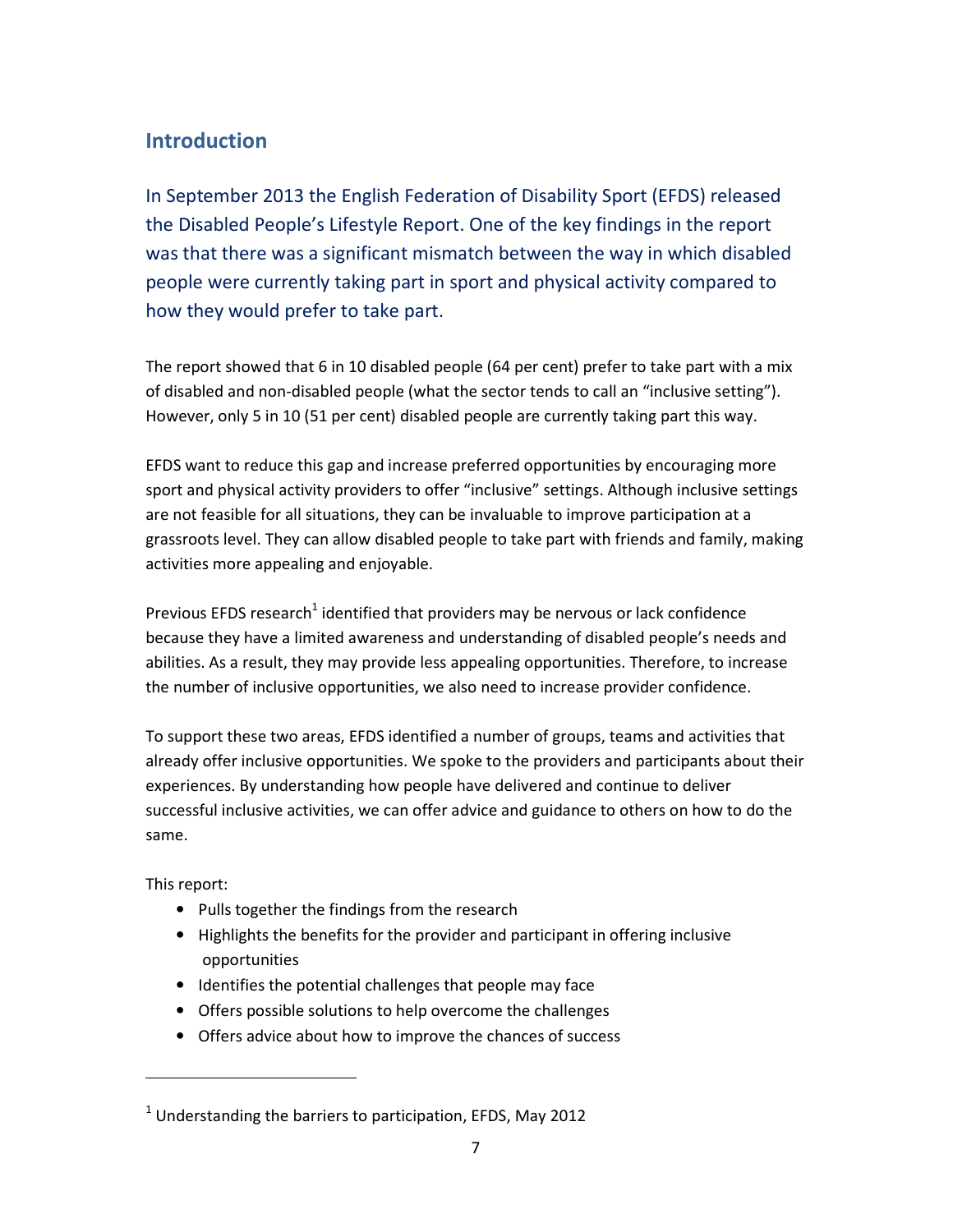EFDS hope that this report will encourage more sport and physical activity providers to take the necessary steps towards improving what they provide. The result being that more disabled people can take part in sport and physical activity in the way that they want to.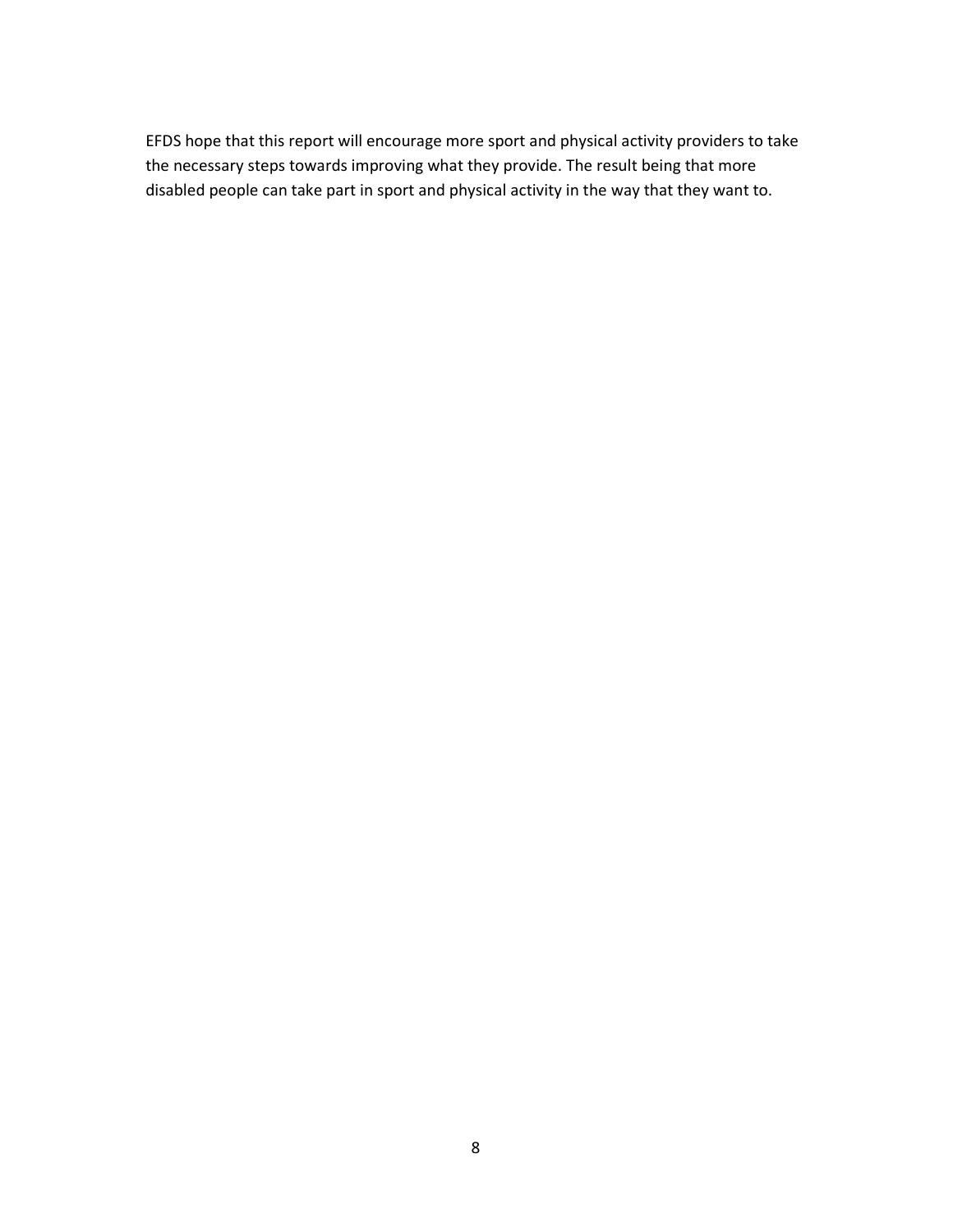# **Sample and Methodology**

The findings in the report are drawn from qualitative interviews conducted with a variety of teams, clubs and groups based throughout England. They represent various sports and physical activity opportunities including people with various different impairments.

The different sports and activities include:

- BMX riding
- Canoeing
- Martial arts
- Contemporary dance
- Sailing
- Shooting
- Sports camps (multi sport including football, basketball, swimming, archery etc)
- Sitting volleyball
- Wheelchair rugby
- Wheelchair laser-tag

The activities are based across England:

- Cheshire
- Essex
- Kent
- Lancashire
- Leeds
- Liverpool
- Southampton
- Various London boroughs
- Wiltshire

The activities included a mix of gender, age and impairments. The clubs, teams and groups in the research ranged from small martial arts classes with 20 participants (with a 30 / 70 split of disabled and non-disabled participants) up to a canoe club of 500 members with 30- 40 disabled members

## **Privacy note:**

Throughout the report case studies will be used – where any names have been used, these have been changed to protect the identity of those involved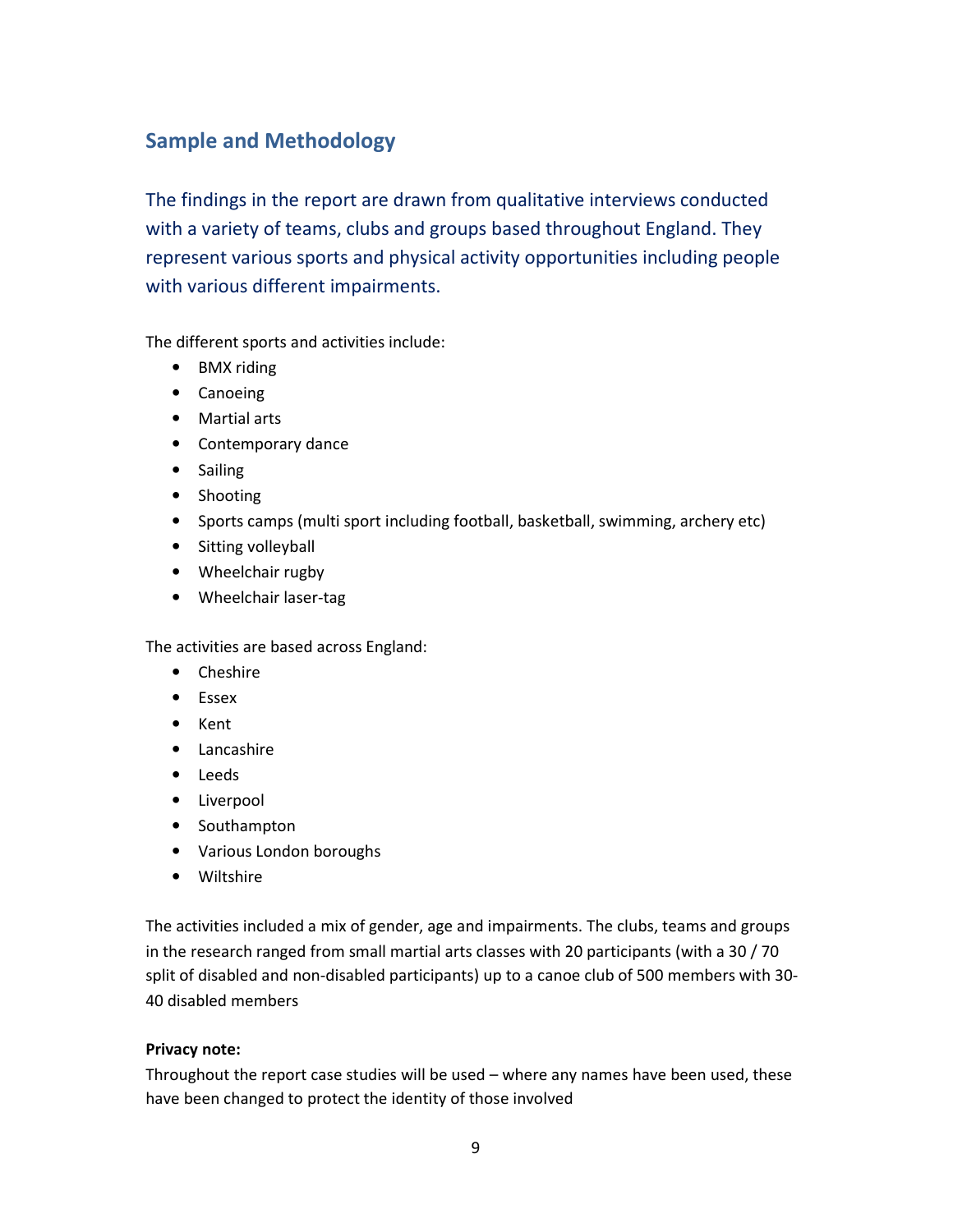# **Executive Summary**

#### **Providing inclusive opportunities offers benefits for both participants and providers.**

For participants, an inclusive activity means disabled and non-disabled people get to mix and socialise with people they may not have met otherwise. This interaction helps to remove uncertainty and fear when interacting with others and helps to improve confidence as well as communication and social skills.

All participants have the opportunity to improve their technical skills in the sport or activity they are doing. In addition, they get the chance to experience and achieve things they may not previously have considered, such as developing through the sports' pathways, competing in other events, or moving into a mentoring or coaching role within the sport or activity.

For providers, by being inclusive with disabled and non-disabled people, the activity becomes available to more of the population. This can have financial benefits in terms of increased turnover as well as the ability to access new and different funding streams. The people involved in delivering the opportunities also get a chance to develop and improve their skill set.

#### **Providing inclusive opportunities is not without challenges**

Misconceived perceptions of providers, participants and supporters (parents, carers, partners etc.) are a significant barrier to providing inclusive opportunities. Providers can often have a fear of offering opportunities to disabled people as they are uncertain as to how it can be achieved safely without costing too much. They may believe they need a lot of extra equipment which in turn could have significant financial implications.

Participants can often be unaware of opportunities available to them or they feel that inclusive opportunities are not something that they will enjoy. Supporters can often believe that opportunities are unsuitable or not relevant for the disabled people that they support.

There are also challenges in attracting new participants and retaining them once they are interested. Attracting new participants relies on appealing and relevant promotion, which contains enough information for people to make an informed choice. Retaining participants involves ensuring that people have an enjoyable experience and that it meets or exceeds expectations.

#### **There are many things that will help to overcome the challenges**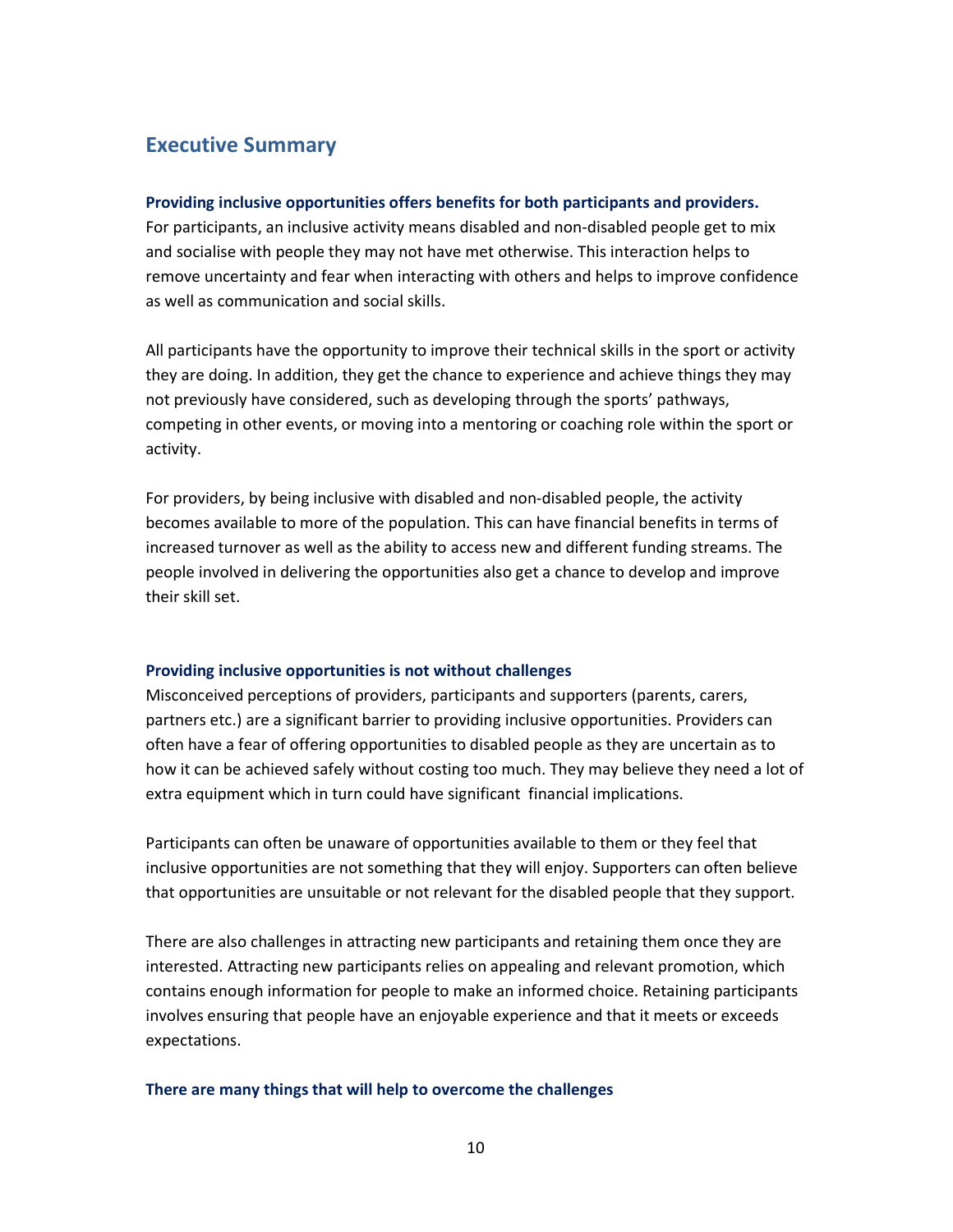It is important to increase the knowledge and skills of providers so they are more confident when delivering inclusive opportunities. There are many resources already available that providers can access to improve their awareness of how to provide quality inclusive opportunities.

Providers must be careful not to offer too much too soon and risk a poor quality experience.

- Wherever possible they should be flexible with the opportunities, offering different levels for different abilities.
- It is important that they are honest about what is being offered so that people's expectations are not raised. They should be clear as to what is available, who is it for and what the aim is.
- They should not be afraid to ask questions. They should seek advice from others who have already been through the process and learn from their experiences.
- They should ask participants what they expect from an activity. Don't just assume.

It is vital to raise awareness of what is available.

- A variety of promotional methods and channels should be used to maximise exposure.
- Providers who have been successful with their inclusive opportunities should actively share or promote their better practice to support more of the same.
- Providers must consider the ways in which the communication will be promoted and the style, content and key messages that will be communicated.
- The benefits of taking part should be highlighted, but be creative and think outside of the box to appeal to more people.

Providers need to retain participants once attracted.

- They must ensure that participants feel safe, comfortable and confident.
- They need to offer a welcoming environment so people want to come back and tell their friends/family about their experiences
- They should utilise the skills already in the club, group, team and disabled people to help them provide this.

And finally, it is useful for providers to build a financial case for inclusion to offer additional evidence to board members or funders as to why inclusive opportunities make sense.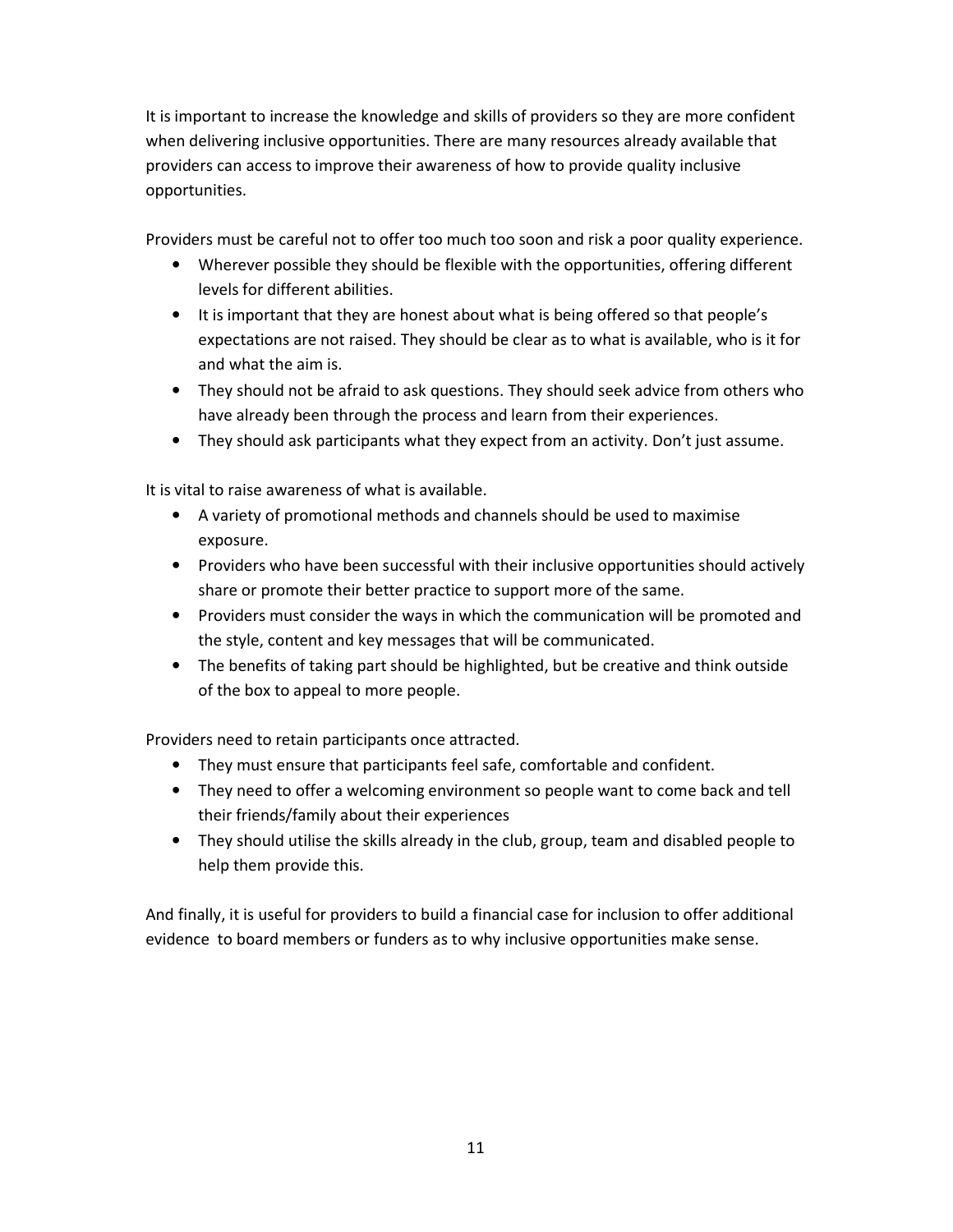# **Section 1: Why provide inclusive opportunities: the benefits**

One of the main purposes of the research was to understand the benefits of providing inclusive opportunities. This is not only for the disabled and nondisabled participants, but also for the providers.

# **1. Benefits for participants**

Inclusive opportunities provide many benefits for disabled and non-disabled participants but generally fall into two main categories

- 1. Personal development and skills
- 2. Experiences and achievements

#### a. **Personal development and skills:**

For all participants, taking part in inclusive settings has a notable impact on social skills, communication and confidence. The mixed environment means that people have an opportunity to socialise and communicate with a different cross-section of people than they would usually have but in a situation where they all have a common interest.

"It brings a lot of banter. And that is something which I really love. … It breaks down barriers of what do you have and what do I have" (Participant, sitting volleyball)

This is particularly prominent among individuals with learning disabilities or social based impairments.

"She didn't have much of a vocabulary of speech, she now will speak and answer questions. She was considered significantly autistic and struggled to communicate but because of this her mum can get conversation from her. Because she is mixing with young people and they are talking to her. She now knows what her daughter likes and that she is happy to talk to people. Also her posture. She always walked around with her head down. Now she'll look up and she will want to look at you. (Provider, contemporary dance)

 "They can see straight away that they are no different from anyone else. They can talk about the same things; they can say 'How did your race go?' (Provider, canoeing)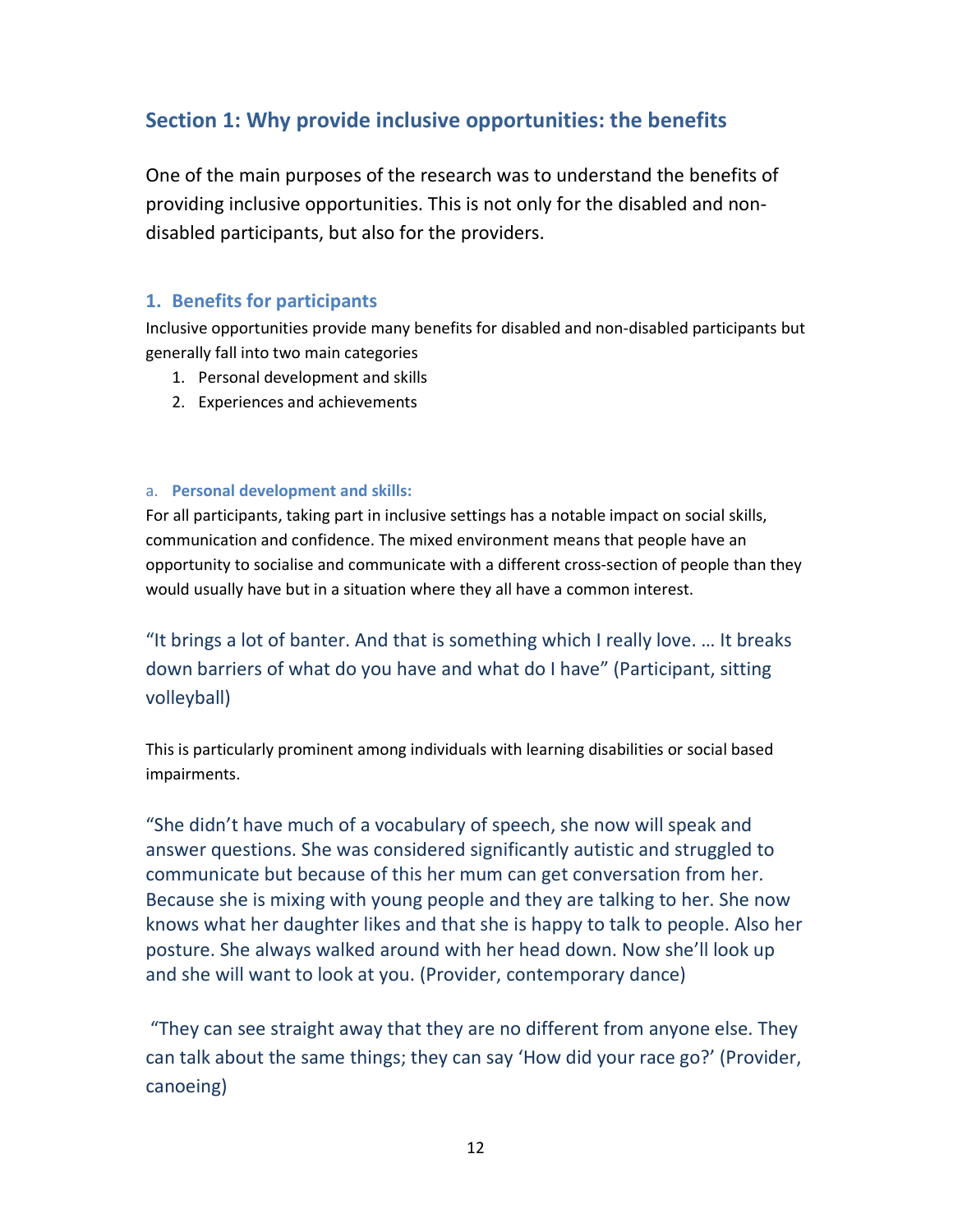# **Case study: Canoeing**

Being a member of the club has had a remarkable impact on one paddler, Gavin, with all kinds of positive implications in his life in general. Canoeing was something Gavin used to do with his dad. They heard that the canoe club welcomed disabled and non-disabled people together so they came to try it out.

When Gavin first joined he was not very confident at all. He avoided eye contact, would hide his face and would not really engage in any conversation. He would be very introverted and not socially confident at all.

Over the five years he has been involved in canoeing, he has completely changed. He is now really involved in the club. He is more confident and initiates things. Things are going well for him in his life- talking about living more independently and leaving home. He went from only paddling with his dad to taking part in international competitions with other members of the club.

For non-disabled participants, their awareness of disabled people increases. They gain a better understanding of expectations and ability. It removes uncertainty, fear and helps people to become more accepting.

 "When we had the first few disabled shooters in, people were a little cautious around them. Until they got to know them and realised it's not a big deal if someone is in a wheelchair. You don't need to treat them differently." (Provider, shooting club)

 "It has changed my opinion on quite a lot of stuff particularly around people that do have a disability- it does change how you would view them" (Participant, wheelchair rugby)

# "It takes away the fear of disability for non-disabled people. Some of the youngsters have struck up quite good friendships" (Provider, canoeing)

Participants are also offered the chance to expand their skills and knowledge into new areas such as tutoring, mentoring or coaching. More experienced individuals are often given the opportunity to tutor or coach newer participants. This provides them with new additional skills they may previously not have had. Therefore, improving their future career prospects.

# "The mainstream guys get that responsibility. It is a different sort of challenge for them. A different level. They get more out of it" (Provider, martial arts)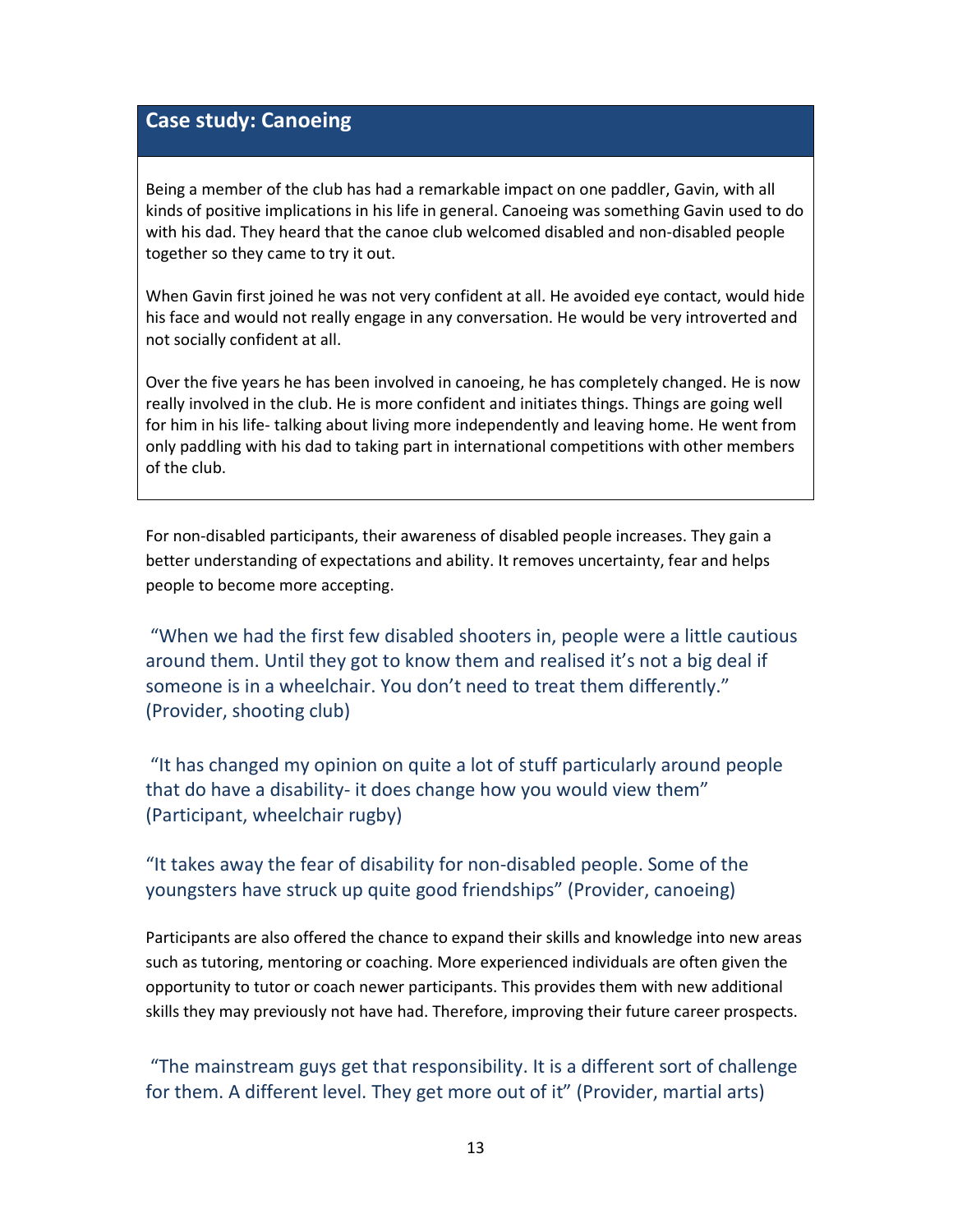"We have had three people who volunteered themselves. For one young person, she approached me and said she was really interested as it was an area of work she would like to get into. So it has been a way of gathering experience doing something that she enjoys doing" (Provider, canoeing)

Sometimes participants are encouraged to be mentors to others. This can help to show them potential opportunities and achievements they could have in the sport or activity.

"I am only the assistant coach. I have not actually got any coaching qualifications. But I have played in the league that we are going to be going into. Because it is a new club he has brought me on as someone with a bit more experience because I played for Wigan for three sessions." (Participant, wheelchair rugby)

# **Case study: Contemporary dance**

A contemporary dance class in Liverpool runs a scheme called Peer Educators, which uses young people from the class (aged 14 upwards) who want to be more involved in the programme.

These young people help support and lead the classes. They ensure no one is left out or confused. They are trained in supporting young people; how to listen and how to be empathic. Their role is to help the young people to express their ideas, especially the young disabled people.

Using young people from the class helps to engage others and gets them to work together. It means they gel as a group so it becomes a very integrated session. They are currently developing their Peer Educators programme to include disabled members after some of the group requested to take on such a role.

With the support of full time workers from the group, the new disabled peer educators attend open days and creative sessions at local special schools. Here, they lead warm up exercises and help to promote the dance class. They perform as a dance company, often with complex routines. They then mix and talk to people in the audience.

It provides the individuals with empowerment and a sense of achievement. It also lets the other disabled participants see what can be achieved.

"You see the other disabled people looking and thinking 'I want to do that'. It becomes a stepping stone. Some of the younger ones look up to them and think that is what they want to do."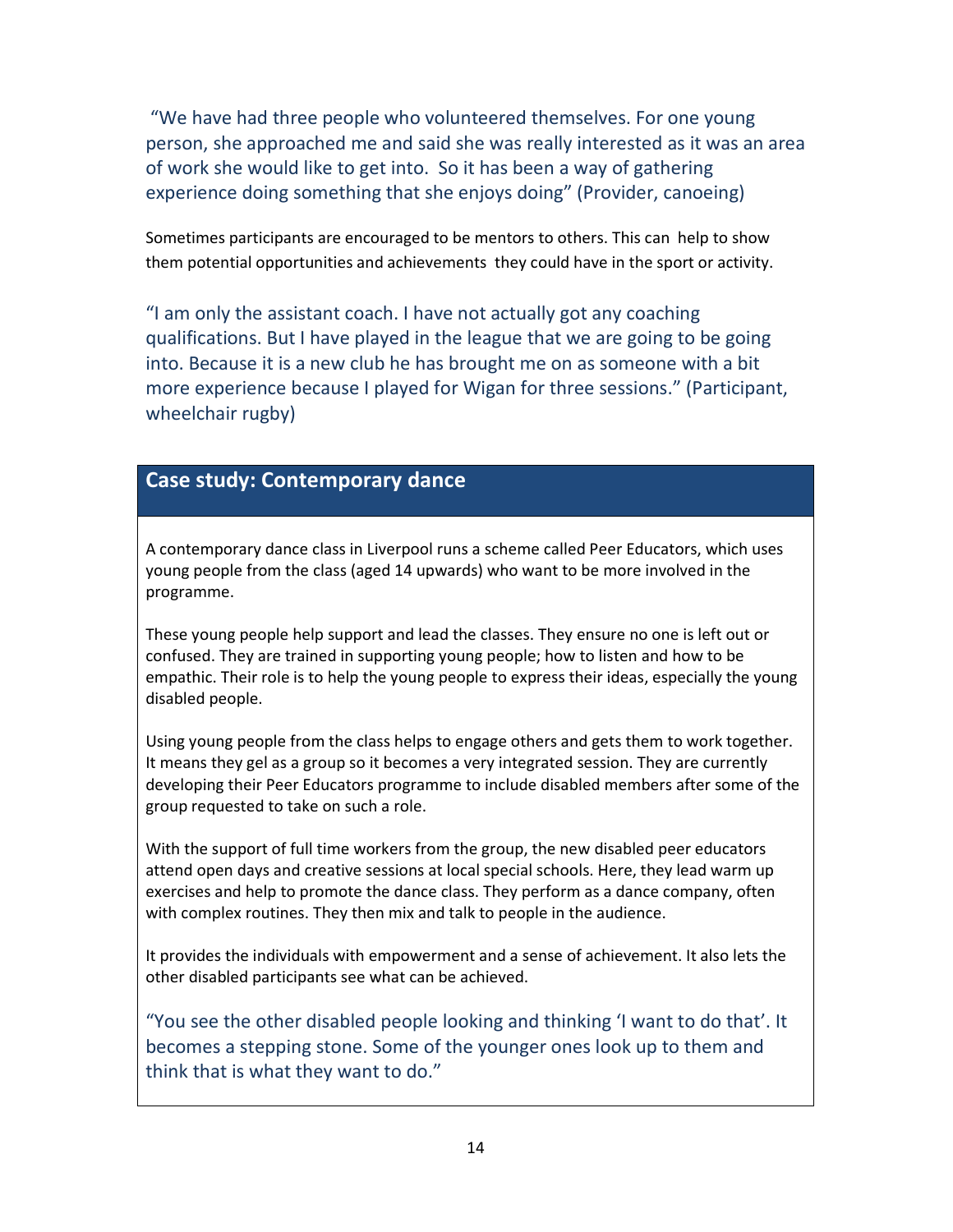In some instances, participants are also able to learn new technical skills within their sport or activity. For example wheelchair-based sports or sitting volleyball offer new and different ways to work out which can often not be achieved in the traditional version of the sport.

Wheelchair basketball provides an incredible upper body workout. Sitting volleyball relies on core body movements rather than balance and leg strength. Players of the standard versions of such games can often find themselves at a disadvantage until they understand how to move their body in different ways.

 "It takes away the stuff you are used to. It takes your ability of what you are good at or used to away. It is completely different. This takes time. It is quite frustrating. But it is good. It is a good thing to do, especially for coordination" (Participant, wheelchair rugby)

#### b. **Experiences and achievements:**

The social setting of sport and physical activity gives the participants a common ground from which to meet and socialise. This leads to new and different friendship groups that may not have existed without their participation in the activity.

"No one is any different from anyone else, whether you can walk or not. As long as you can play the game. That's what it is all about- playing the game and having fun." (Participant, wheelchair rugby)

Participants gain a sense of belonging, of being part of something and a member of the team. For disabled people within this study, taking part in sport and physical activity gives them a sense of freedom and inclusion that they do not experience regularly in everyday life.

"That real sense of freedom, that sense of achievement" (Provider, canoeing)

# "I think that I get a sense of achievement. I definitely get a sense of purpose. A challenge" (Participant, sitting volleyball)

Taking part in activity can also stretch people's horizons by giving them the opportunity to travel by taking part in regional, national or international competitions.

"People get to travel. We have been to France and played with people from Australia, France, Italy and Mexico" (Participant, wheelchair rugby)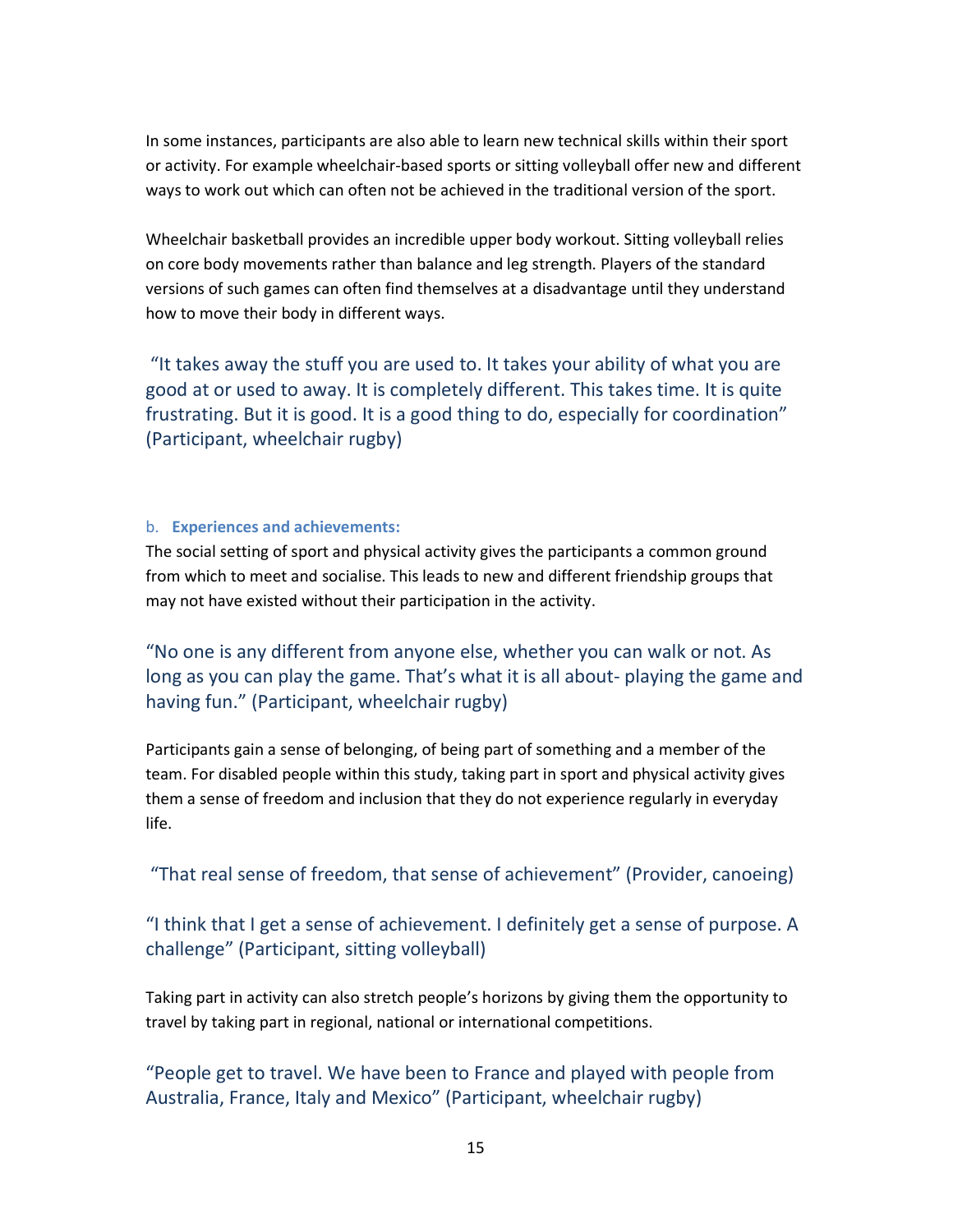By mixing disabled and non-disabled people together, expectations and aspirations can be raised. When disabled people train with non-disabled people and it can enable them to push their physical abilities more. Sometimes, this can have an impact on their technical skills beyond their expectations.

"If you label someone they will achieve within that label" (Provider, canoeing)

"The impression that you get is that they raise their game. By mixing them, they are probably going to reach a higher level than they would otherwise aim for." (Provider, martial arts)

Whilst this has its benefits, it is also important for providers to be aware of what each individual can realistically achieve. They need to ensure they do not stretch themselves too far and cause injury to themselves.

# **2. Benefits for providers**

There were three main areas that the providers felt they most benefitted from by offering inclusive opportunities:

- a) Attractive to more members
- b) Funding
- c) Skills and development

## **a. Attractive to more members:**

By offering inclusive opportunities, clubs not only improve their provision for disabled people, but for everybody. The adaptations and changes made to ensure that disabled people can take part, can lead to positive improvements generally making things more accessible to other groups, such as young children or families.

 "We don't have any adapted equipment as such. We do have a couple of catacanoes. A twin-hulled canoe, a bit like a catamaran – very, very stable. We have two of those. Whole families can use those." (Provider, canoeing)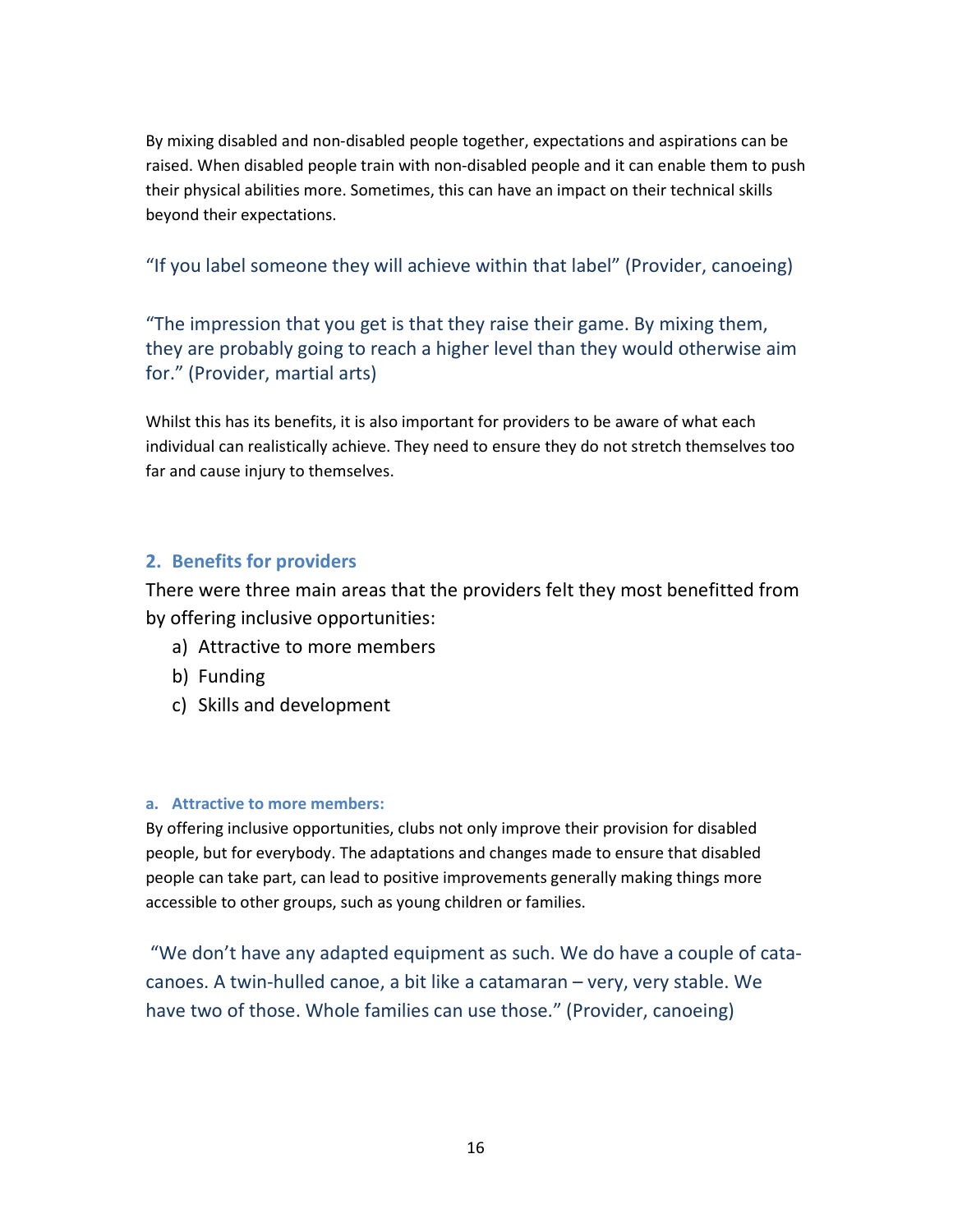#### b. **Funding:**

By offering opportunities for disabled people to take part alongside their peers, the activity or club is accessible to more people. This can generate more income from an increased membership.

In addition, providing for disabled people gives the club more options when applying for funding. It opens up opportunities to apply for funding from new and different, such as the local authority, healthcare, social care and community funds.

" We managed to get a little bit of money together from Southampton OTARs- –a charity specifically set up to support athletes with learning disability. Also, Southampton PCT and a bit of money from Southampton City Council, to get some equipment together and to pay for coaching." (Provider, canoeing)

By offering inclusive provision, the group, club or activity may become more appealing as a sponsorship option due to community value.

# **Case study: Professional club sponsorship**

A wheelchair rugby club was able to gain sponsorship from a professional rugby club.

The professional team wanted to improve their disability provision but did not have the time to devote to create their own team. They therefore agreed to be sponsors for a wheelchair team that was already established. They paid for the kit, which included the professional logo and covered the wheelchair team in their club magazine.

Having the team logo on the strip gave the wheelchair team a professional edge. It makes people more confident that the team is valued and helps them to attract more players, making the club more competitive.

The sponsorship allowed the wheelchair team to form links and relationships with other affiliated teams. They joined forces with the amateur team. This allowed them to use their committee and legal support as well as giving them access to a pool of potential players.

The professional sponsorships also had significant benefits when it came to funding applications. Being linked to a professional national squad makes applications look much more impressive and they could tap into bid-writing expertise.

Members of the professional team have also agreed to be patrons to the wheelchair team, which is a good promotional tool.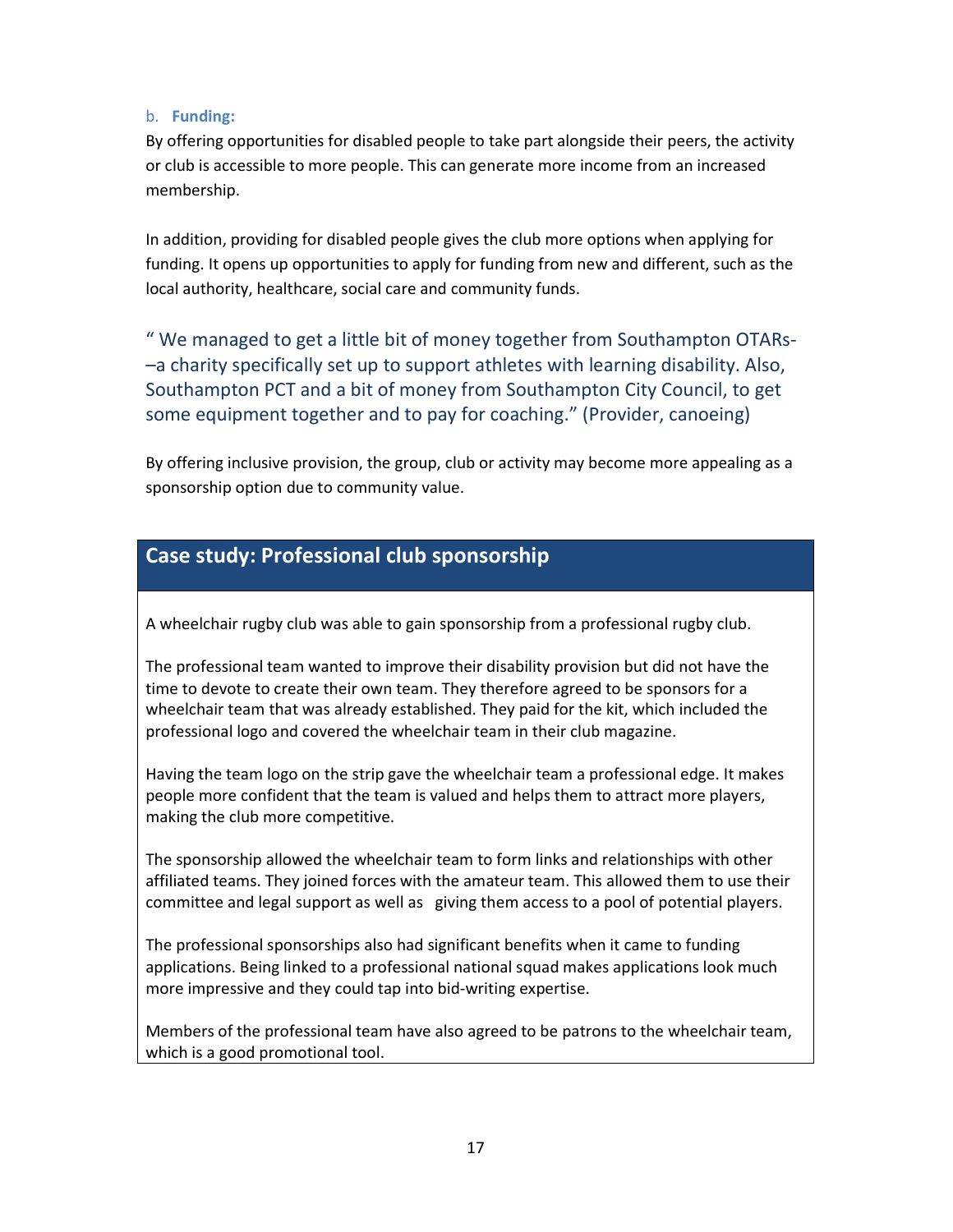#### **c. Skills and development**

Offering opportunities to disabled people gives providers the chance to increase their skills and experience in their sport or activity.

"It has broadened my spectrum  $-$  it hasn't held it back. It has grown what we do and made me more aware of dance- its structures, how I can teach it, how I can support it and how I can develop them in it. And also how I get them to where they want to be. I think sometimes people perceive that people with disabilities may hold the activity back but no, it actually brings more to the opportunity." (Provider, inclusive dance)

Not only can the providers learn from formal training, they can also learn from participants. By including disabled people in their sport, they can get first hand feedback on what disabled people want and need from sport. They can then improve their offer to meet the demand. This insight can be useful when trying to grow membership and provide for more people.

# **CASE STUDY: Contemporary dance group**

One of the major benefits a contemporary dance group has identified from offering inclusive provision is the ability to learn from the disabled participants.

The group started to include disabled people in their classes when a parent came to ask if their daughter with a learning disability could join in. She had grown too old for other activities she had previously been involved in. The group welcomed her and from that day, other disabled people started to join with a range of different impairments.

Over the years, the leaders in the group have seen that disabled people can bring a new perspective to the classes. They often think about things in different ways, approaching tasks from a different perspective. Their movements and expressions can be very distinctive and unusual, bringing a new and unique twist to a dance.

The new moves and different perspective are things that the instructors themselves may not have thought of, resulting in interesting and expressive new dances.

"They have such a different way to use their body. The non-disabled young people who are heavily into dance as a career love watching the movements because they will say 'I never thought of moving like that'. And that is the whole point, they learn not to just dance in a certain way. It's not a one way learning curve, we keep learning from each other." (Provider)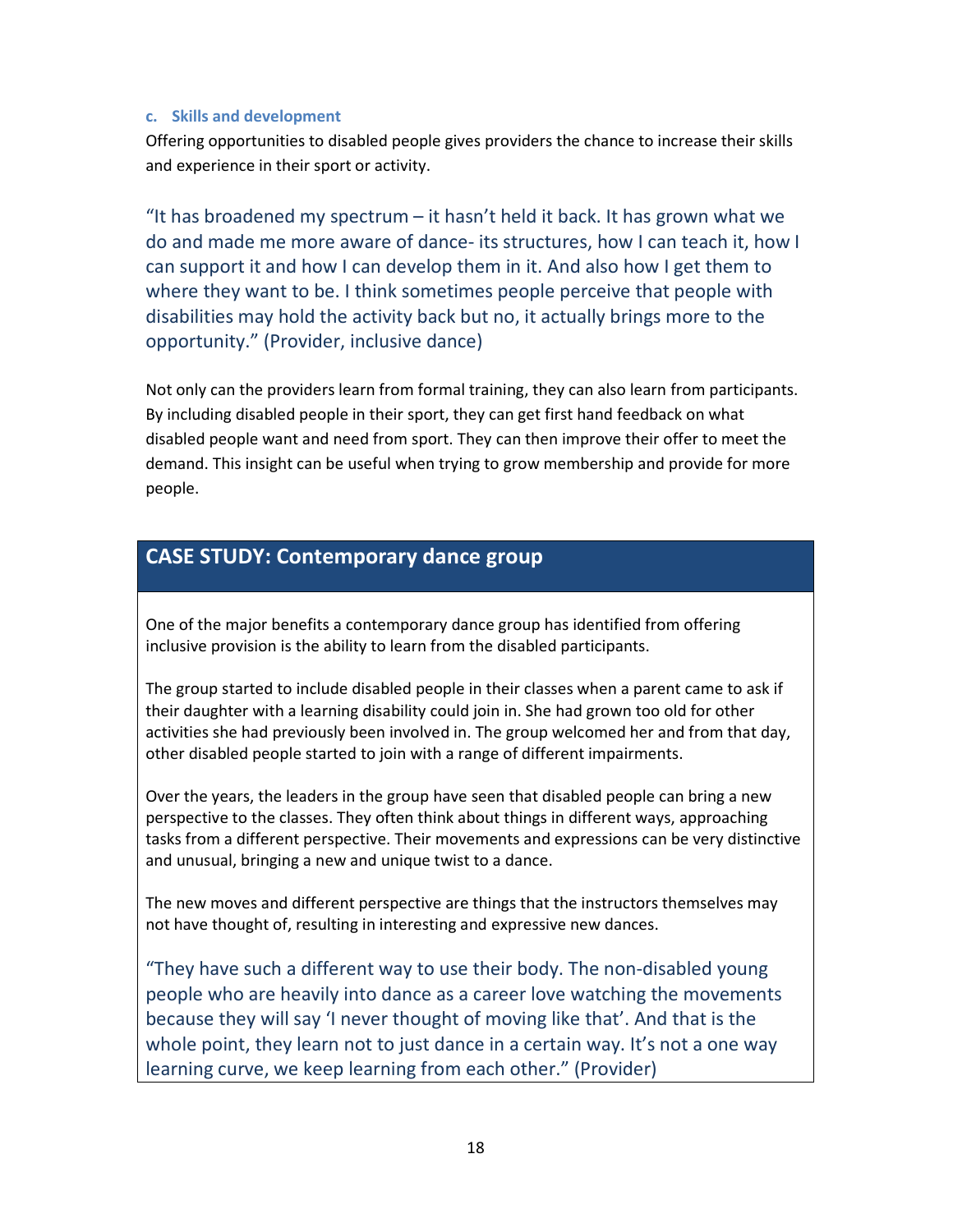# **Section 2: Potential challenges**

Offering inclusive opportunities can be challenging. There are different hurdles that organisations could face when trying to offer an inclusive setting. The hurdles fall into three main categories

- 1. Perceptions
- 2. Participation
- 3. Finance

# **1. Perceptions**

One of the main barriers that many activities find they have to overcome is preconceived ideas about providing sport or physical activity for disabled people. Providers, participants (disabled and non-disabled), funders and supporters all have views and opinions about what is achievable and how it should be done.

The beliefs often stem from a lack of or misleading information. By providing relevant and useful information, these misconceptions can change.

## **a. Perceptions of providers**

Providers are often unsure, if not scared of disability. They have preconceived ideas of what it means to be disabled and what impact that has on disabled people's ability to take part in sport or physical activity. They can sometimes make assumptions regarding the level and type of resources that may be required in order to support disabled people to take part.

Providers may believe that the sport or activity is not suitable for disabled people or that expensive specialised equipment will be needed. In some instances, this may be the case, but they should seek advice and guidance rather than assume that people cannot be included.

"Coaches have always been reluctant, because they have been a bit scared of disability. I went to the paddle-ability symposium specifically to do the foundation and intermediate modules, to take aware the fear of the rest of the club and to try and sell that it was all ok. Really they were fearful because we don't have any facilities and they were scared they wouldn't know what to do with someone with a disability." (Provider, canoeing)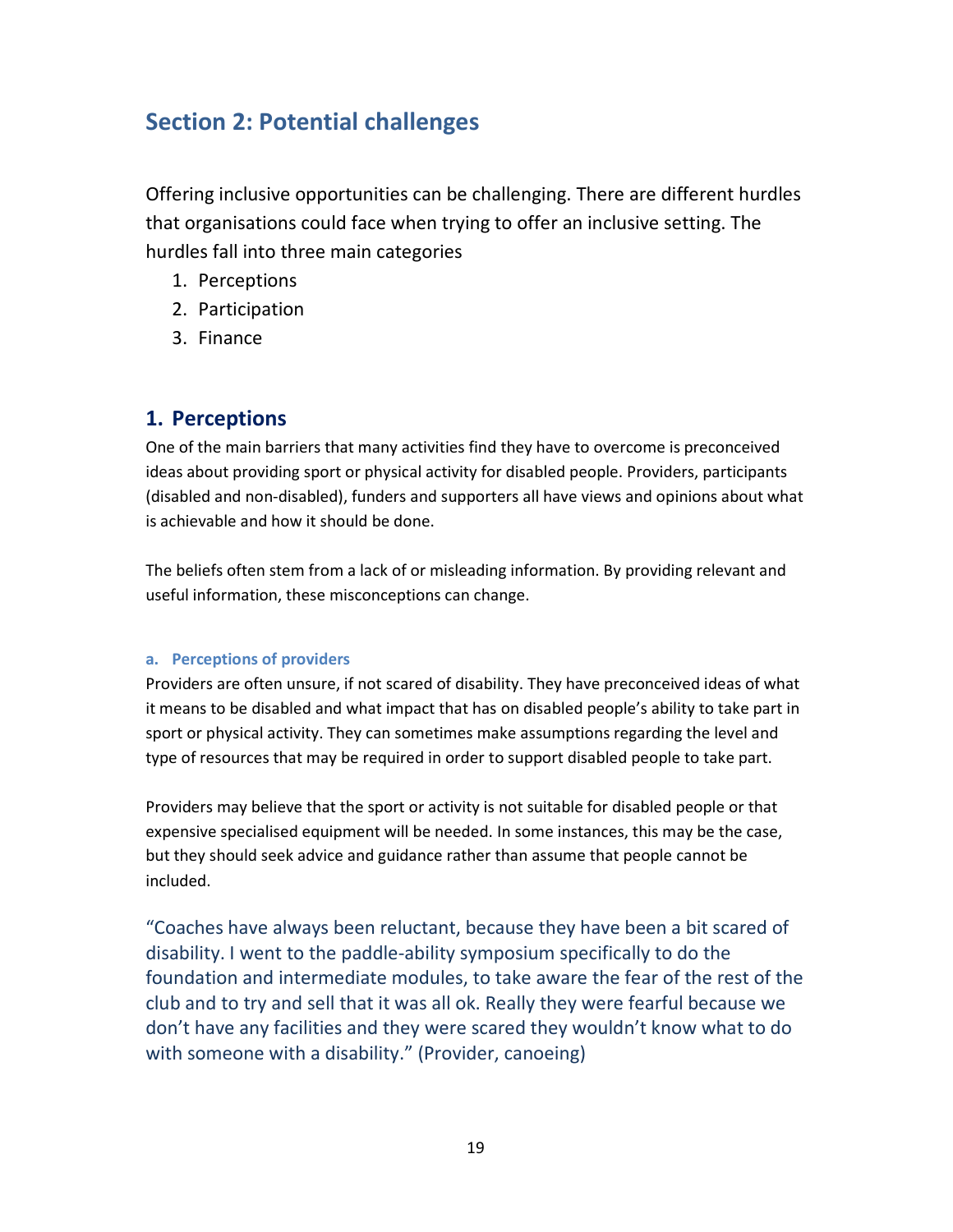Often people underestimate what disabled people can and are able to achieve. This can also be linked to the perceptions of the level of support that disabled people require. Providers may believe that everyone will require a high level of one to one support, which most club groups or teams do not have. If one to one support is needed, disabled people will often bring their own support rather than rely on the club to provide it. In this instance, it is helpful for disabled people to know that supporters are welcomed at the activity.

Providers can often be deterred as they are confused and under confident as to the terminology and language to be used when trying to promote or speak to disabled people.

"The fear factor. We don't want to say or do the wrong thing. We don't want to upset people" (Provider, shooting).

#### **b. Perceptions of participants**

One of the main challenges is making people aware of any opportunities- that are available and making them appeal to people, so that they are interested and come to take part. This is relevant for disabled and non-disabled participants.

It could be that people are generally unaware of opportunities that are available to them. They do not know that certain activities or groups exist in their local area, or that they are suitable and relevant to them. Perhaps they do not know where to look for these opportunities, what websites, organisations etc. Opportunities may be promoted or delivered in a patronising way, which put people off from trying them or returning to take part again.

It could be that people make an assumption of what is expected of them. What would they be committed to if they were to join a new group or activity? For example, taking part in competitions, or providers may expect them to attend all the time , which they are unable to do.

#### **c. Perceptions of disabled people's supporters**

Many disabled people rely on friends, family and professional support to aid them in daily tasks. This can often mean they need assistance in getting to and taking part in sport or physical activity. Therefore, supporters can play a significant role in influencing disabled people to take part. If their views and perceptions are biased they may prevent disabled people from being active.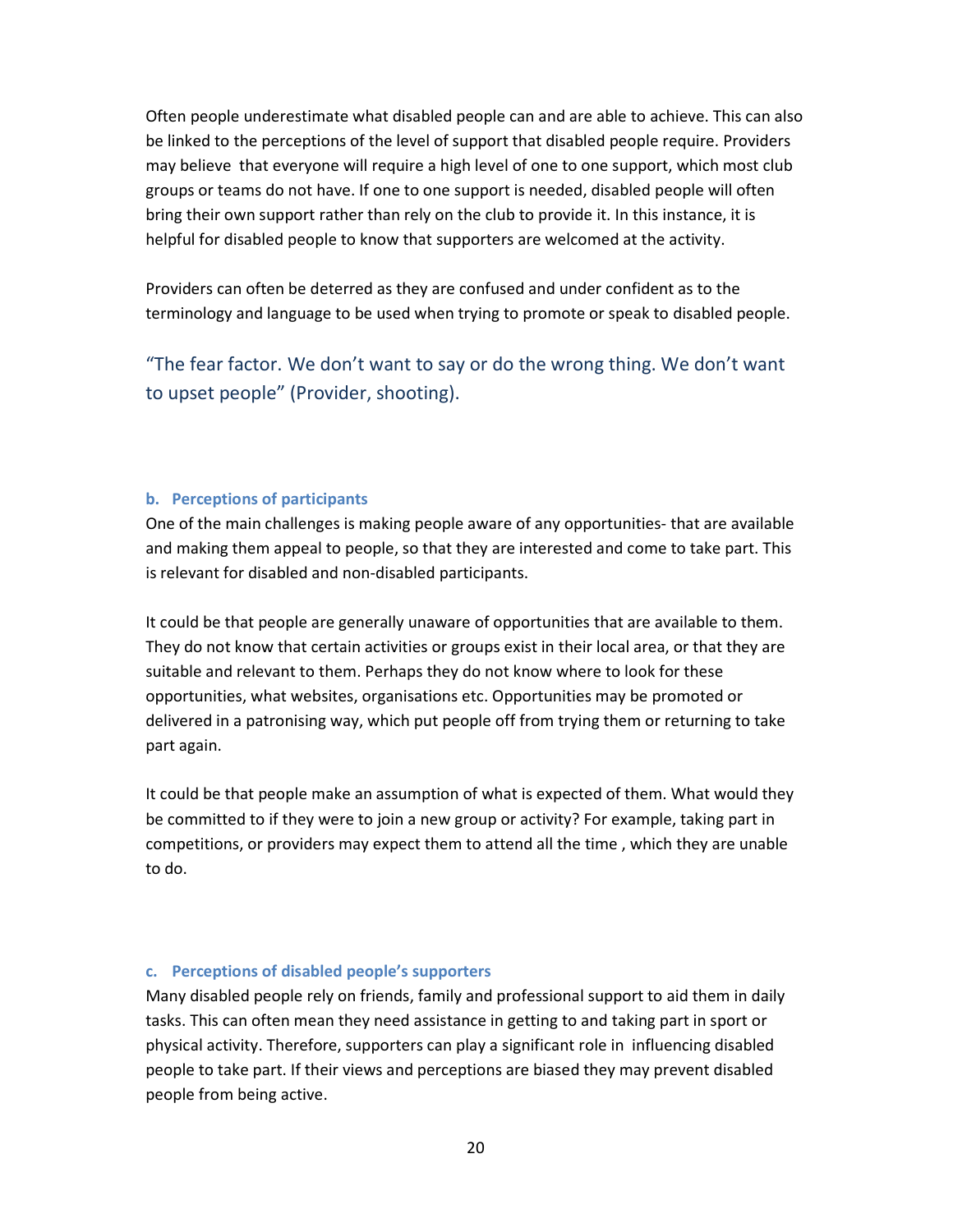Some supporters have perceptions of what disabled people can achieve, and can be surprised what can happen when people are given an opportunity to try.

"We sometimes had challenges from parents, who would be very much 'little Johnny can't do this, can't do that'. And very much wrapped in cotton wool." (Provider, contemporary dance)

"For some people, it's not just the people in chairs. It's their carers. If they are not interested in it, they are not going to come." (Provider, wheelchair sports)

Participation in an inclusive setting can have a positive impact on the perceptions of friends and family of participants, especially about disabled people. The changes that disabled people go through as a result of their involvement in the activity can sometimes be surprising for their friends and family.

"One of the Mum's phrases is ' You have made me see my daughter, who is fully autistic with Downs, as a teenager, and not as a disabled daughter'." (Provide, contemporary dance)

## **2. Participation**

#### **a. Attracting new participants**

Attracting people to firstly take part and then sustain that participation, is a key challenge faced by many providers who organise inclusive opportunities.

Some activities can often struggle to attract new participants. There are many reasons why this might happen. The promotion that is used may not resonate well with the potential audiences. If trying to attract disabled people, some readers feel that the adverts and posters can often be patronising. The words or images used may not appeal or connect with disabled people. Also, it may not be clear from the promotion that the activity is for both disabled and non-disabled people.

"The thing that appealed to me was that non-disabled could play as well as disabled people. That was one of the things that appealed. It's as if it's better because everyone can play it. You are not segregating people out into 'you can play this game and you can play that game'." (Participant, wheelchair rugby)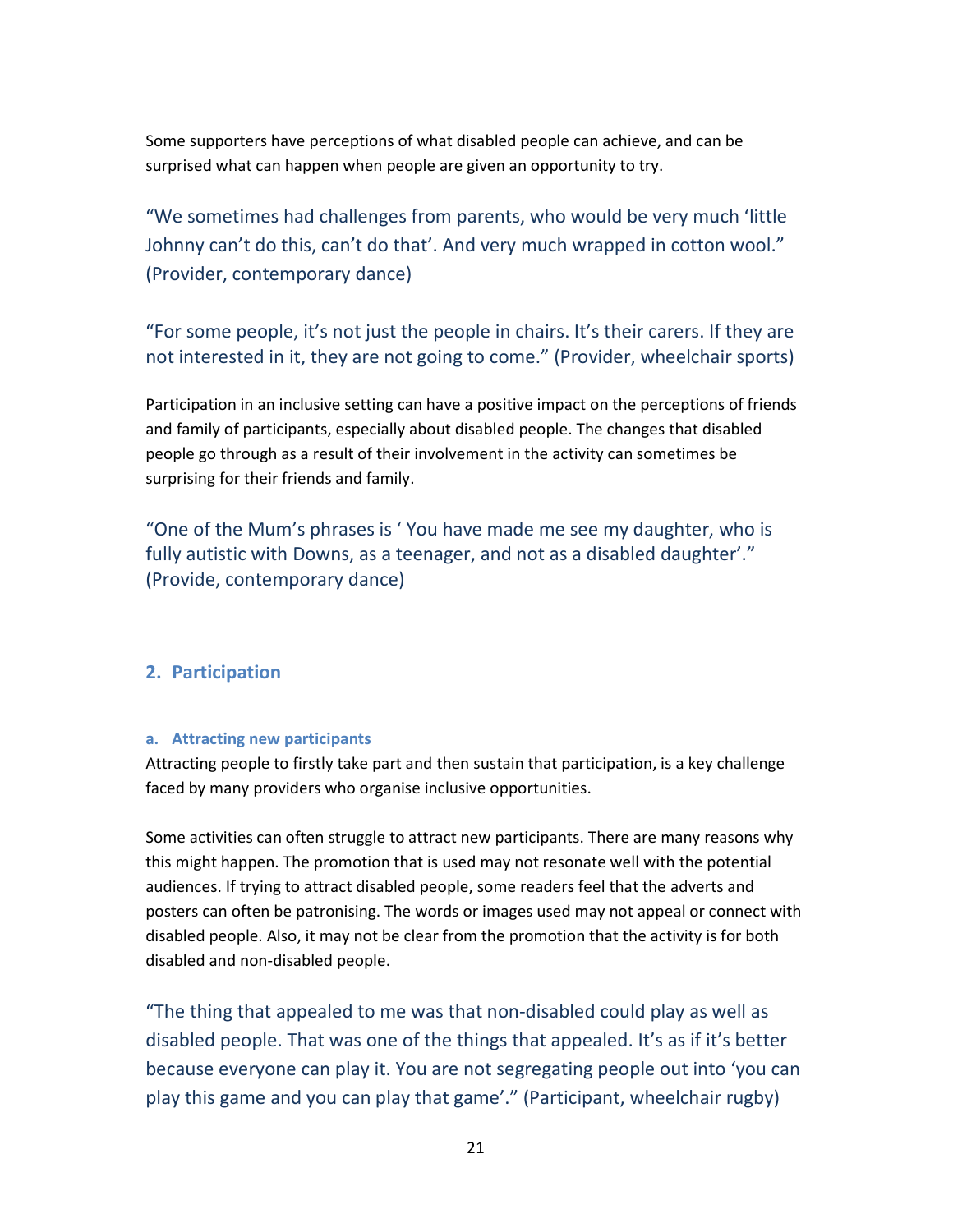Some groups or clubs may become over reliant on one or a couple of communication channels. Perhaps they just promote the activity through their website or social media. Dependence on one communication channel means providers are missing out on raising awareness among people who may not use or have access to that.

Some more active disabled people often feel that activities advertised just for disabled people can result in an unclear aim for the activity.

"The difference for me is, when the focus is a disability, you get a range of people who want different things out of a club. When you get something where the focus is participation or competition you get people of like minds." (Participant sitting volleyball)

People may be concerned about the level of support they will receive when they arrive. They wonder whether clubs and instructors have enough knowledge and experience to provide them a comfortable and enjoyable experience.

#### **b. Retaining participants**

There are a number of challenges that clubs face when they look at membership retention. In order to be financially viable, groups, clubs and teams often need a minimum number of regular participants. Not only is this important from a financial and logistical perspective, regular participation helps to build up and maintain a club's personality.

It could be that activities are successful at attracting members, but struggle to retain them. One reason for this is the link to the participants' expectations. What do participants want to achieve at the club in terms of personal development and learning? They may have joined to take part in something fun, and find that the activity is too competitive, or vice versa.

In addition, it could be that there is a limit for the club on what can be achieved. Whilst the providers' are keen to offer a competitive element, local competitions may be too difficult to arrange due to a lack of opponents to play. This leads to more regional or national competitions, which require greater time and effort to get to, requiring a greater level of commitment from participants.

Clubs may be very successful at attracting members, but perhaps once people arrive, they do not have a good experience and are not willing to return. Or perhaps an activity can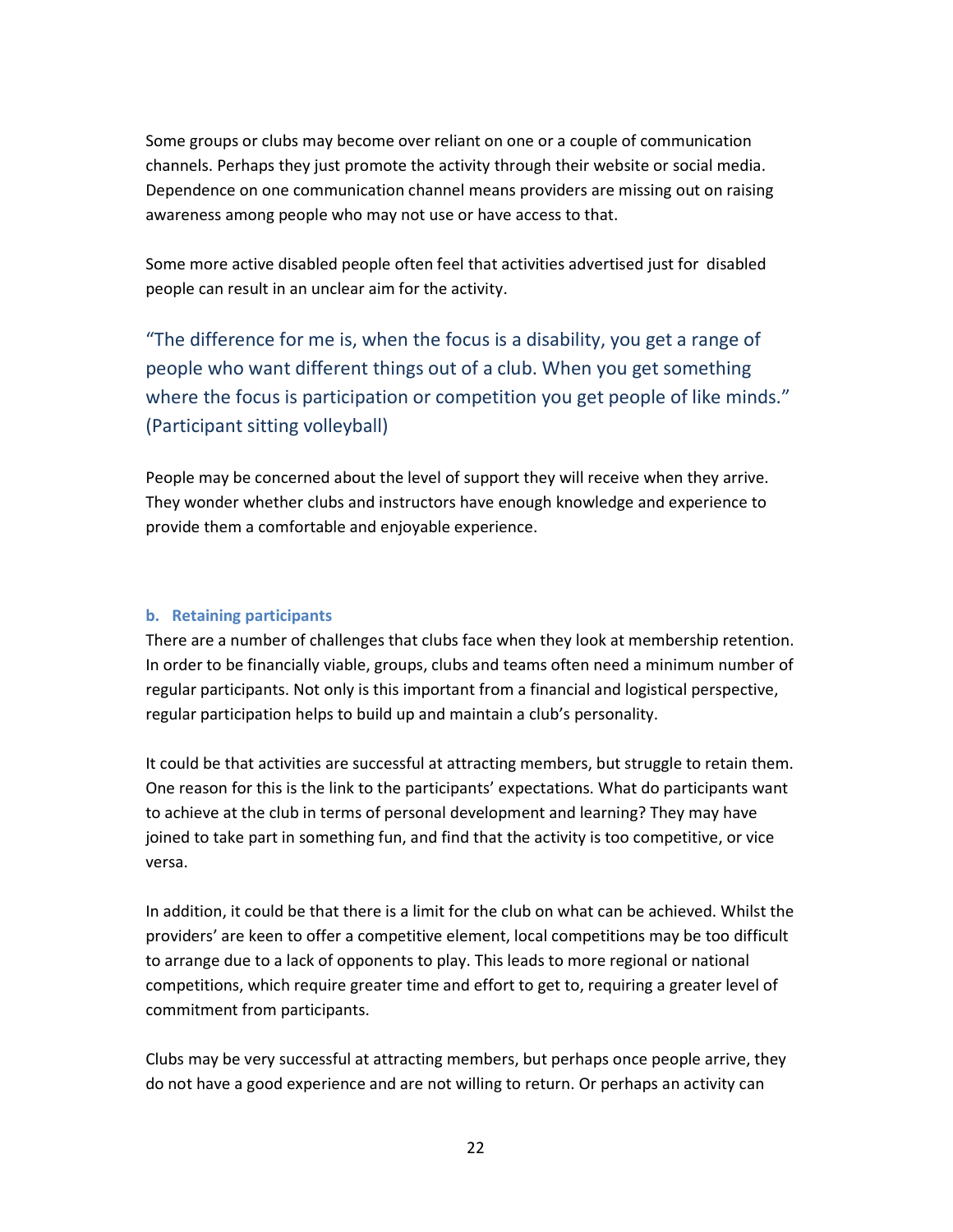become a victim of its own success, be too good and increase numbers so excessively that they no longer have the facilities and resources to provide a quality experience.

# **3. Finance**

Many providers believe that including or organising activities for disabled people will be costly. They can believe that expensive adaptations need to be made to premises to ensure accessibility. Also, that new specialised equipment will be needed and will prove costly. In practice, there can be associated costs in providing for disabled people, but the extent of these costs depends on the type of activity that people are taking part in.

Some providers also believe that when organising activities for disabled people that it is best to supply them for free to encourage participation. This is understandable if the market research finds the target audiences to have financial barriers. However, many providers find through their experience that offering opportunities for free can lead to participants questioning the quality and standard of the activity. Offering things for free can sometimes also cause people to be less committed to regular attendance. This has led to some providers to offer instead- 'first session free' or 'free trial' etc.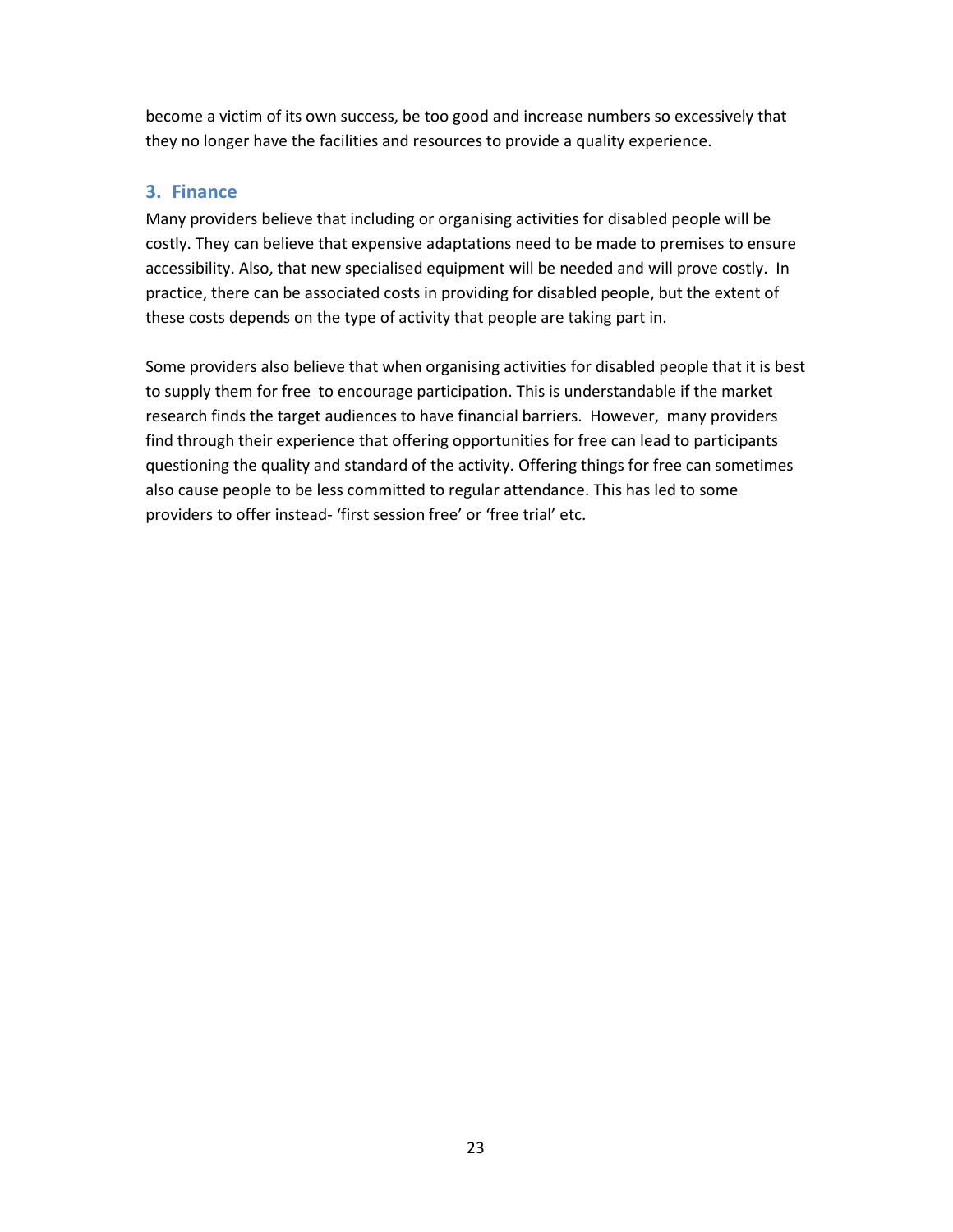# **Section 3: Ways to help minimise the challenges**

Although providers can face delivery challenges, these can be overcome and should not prevent people from providing inclusive opportunities. Below is a variety of ways in which people have overcome common barriers.

# **a. Increase knowledge and skills**

To overcome issues raised by misperceptions, some providers' knowledge and awareness needs to improve. There are a number of resources available that providers can use to increase their confidence and competence.

EFDS created the Inclusion Club Hub (www.inclusion-club-hub.co.uk) in 2012. It supports sports clubs to improve provision and opportunities, so that more disabled people can be active at a local level. Clubs can use as an audit tool to find out how inclusive they are or a resource to support the club's development. Other support includes developing a club action plan, strengthening the Clubmark process, or general planning.

It is recommended that providers think about seeking training for their own workforce. There are numerous training courses available focusing on providing sport for disabled people. An example is Sainsbury's Active Kids for All Inclusive Community training (http://www.efds.co.uk/resources/sainsbury\_s\_active\_kids\_for\_all/active\_kids\_for\_all\_incl usive community training). The training involves a three-hour practical workshop for those who directly support disabled people within the community, but are not traditionally associated with the sporting landscape.. Supported by e-learning and online resources, it will help to improve knowledge, competence and confidence in delivering sports based activities to disabled people. It is supported by Sport England and delivered through the English Federation of Disability Sport and sports coach UK.

Some National Governing Bodies (NGBs) of sport also offer impairment-specific training in their sports such Paddleability by Canoe England (http://www.canoe-england.org.uk/oursport/paddleability/).

Providers can also contact other organisations or groups, which may have some better practice from their experiences that they can share. NGBs often have disability officers that may be able to provide advice and guidance. There may be other groups or clubs, which provide the same or similar sports around the country, that have already gone through this. Another good contact point are disability organisations. They could perhaps offer guidance on how to approach and attract disabled people to an activity.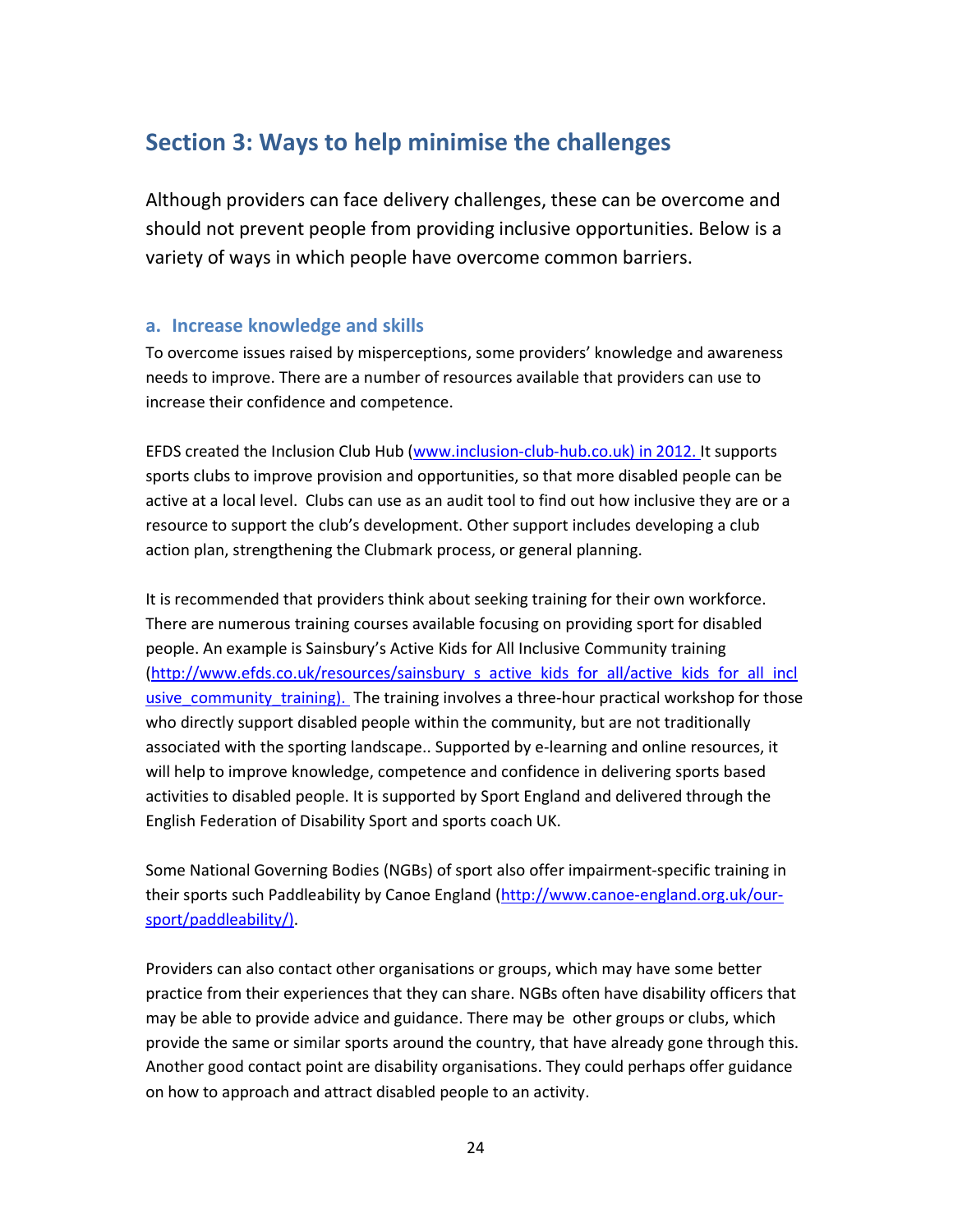"Talk to people. Go to other clubs. See how they are run. Get advice from those clubs – what pitfalls and experience you might need. You definitely need to speak to an existing club in whatever sport, just to see what sort of issues they have had and what experience. It is all about finding that link and drawing on that experience" (Provider, wheelchair rugby)

In some regions, there are regional disability forums. These exist within some local authority/County Sports Partnership networks and are designed to bring organisations together which want to help and improve the lives of disabled people.

"Get in touch with local coordinators. Every council should have a disability sport coordinator." (Provider, wheelchair sports)

## **b. Be clear about what is being provided**

When thinking about offering inclusive opportunities, providers need to take their time and ensure that whatever they organise is of a high quality and standard. Focus on one group of people with impairments or one area of their sport or activity. Do that well before moving on to try something new. Be aware of the limits and do not try to provide too much too soon.

## **c. Be flexible but honest**

Where possible and appropriate, be flexible in the activities that you offer. Offer different options at different levels so people can take part regardless of their ability. This can be by either adapting or simplifying tasks within an activity- making it easier to do, or offering alternative sessions for different skill levels.

"Every session you do, you have different levels. So what I would do is- I would introduce them to a low level, and then I would slowly move up. Once a person finds the level that they are happy training at, they stay there or continue. I show them the other options for those that want to push it a bit further." (Provider, martial arts)

"We developed an additional group so we have a stepping stone in. Lots of our young people have started in one group and then stepped into the higher group. If there are problems, we will take them back to the first group where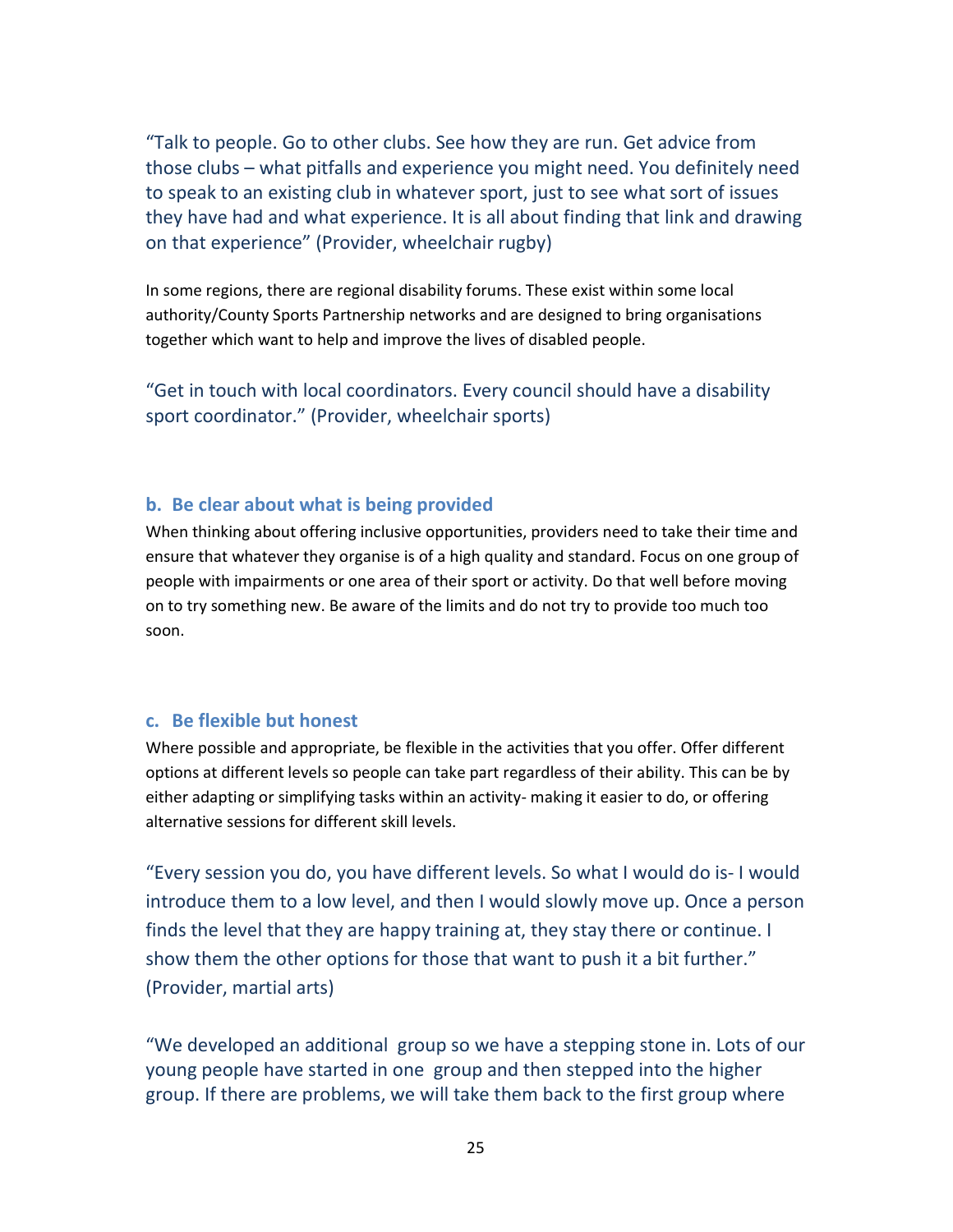they feel more secure. It's a case of deciding what group is suitable for that young person at that time" (Provider, contemporary dance)

"The way I feel about it is that you do really have to match it to the person's ability. There really is little point in setting them up to fail." (Provider, canoeing)

Be open and honest about whom you can provide for. Make sure people are aware of what the sport entails before attending so that they are not disappointed. For example, sitting volleyball needs a fair amount of upper body balance. If you are unable to provide for other participants, be aware of other opportunities in the area that they could perhaps take part in instead and sign post them there.

"Ultimately we would say to anyone- 'come along and see what you can do and these are the risks. This is what we look for in individuals to actually play in the sport…'. I wouldn't want them to have all the hassle to get to us and find it is totally inappropriate. I would want to make sure that they come, and know and understand the sport. I would try and recommend them to try other sports." (Provider, sitting volleyball)

## **d. Don't be afraid to ask questions**

It is important to understand participants' intentions for taking part and any physical restrictions, which may affect their ability to participate. This is especially important for disabled people so that activities can be adequately tailored if necessary.

"What we do is we ask 'what do you want to do? What do you want to try?'. Make an initial assessment on them. Get them on to the range. Get them started. Ask them– 'are you comfortable like that. Do you need a support? Do you need anything else?' Rather than sitting down and giving them a questionnaire and putting them on the spot." (Provider, shooting)

Do not be afraid to ask disabled people questions about their impairment and ability, as long as it is clear why you are doing so. Make sure people understand that the questions you are asking are to ensure that they can take part and have the best possible experience, rather than as an excuse to prevent from taking part.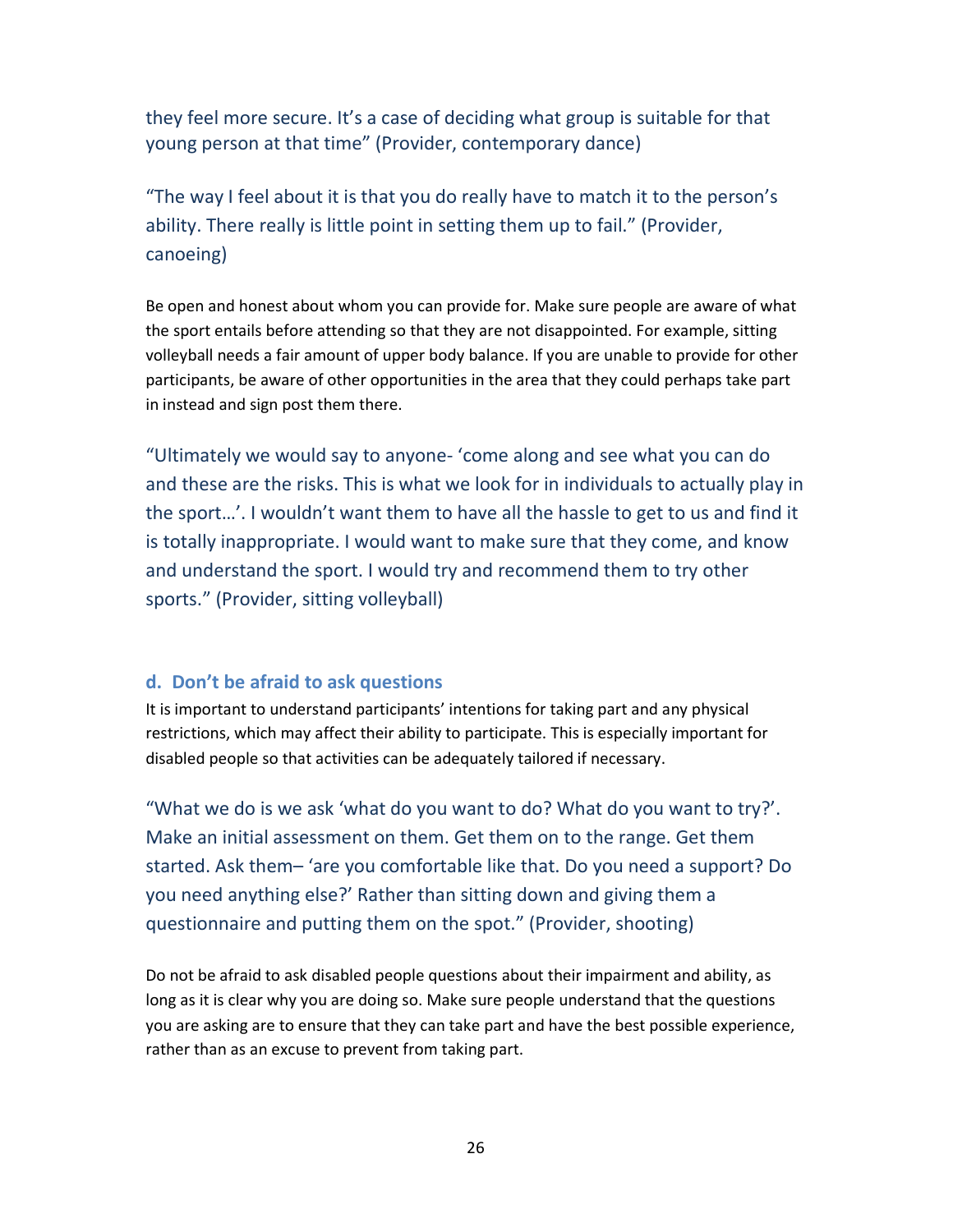"The whole thing is about selling it. For our sport, disabled people of the right profile are at an advantage. They play the sport better than non-disabled people. It is adapted for the disability. That is a selling point. I can say to them- 'in terms of your mobility, what disability do you have as you can be much better at doing x, y and Z?' I don't say 'what is wrong with you, what can't you do?' I don't sell it like a disadvantage. I will ask them in a way that is real advantage." (Provider, sitting volleyball)

"I think that is the key, just having coaches who are prepared to say 'what can you do?' and 'what can't you do?'. Let's try and work it out together." (Participant, sitting volleyball)

Most importantly, when developing inclusive opportunities, it is better practice to call upon the people who will be doing the activity to help shape how it should look.

"Just ask people. Don't try and set up structures that you think disabled people want. Actually get disabled people in to the club and work with the nondisabled and disabled people together to work out what works for them." (Participant, sitting volleyball)

#### **e. Raising awareness is key**

When promoting an activity, be sure to offer enough information that individuals can make an informed choice of whether the activity is suitable for them.

To increase participation people must be aware of the opportunities available, so it is vital that promotion for the activity is a key focus. Providers should use a variety of communication channels to promote the activity and maximise its exposure.

Make it clear that if disabled people require support, if it is not provided, they are welcome to bring others along to assist them. Perhaps offer supporters free or reduced entry to the activity. Allow supporters to take part in the activity by actually playing or providing another service (such as scoring). Make sure they feel welcome and part of the team.

Section 4 provides more detailed guidance on how to raise awareness through promotion.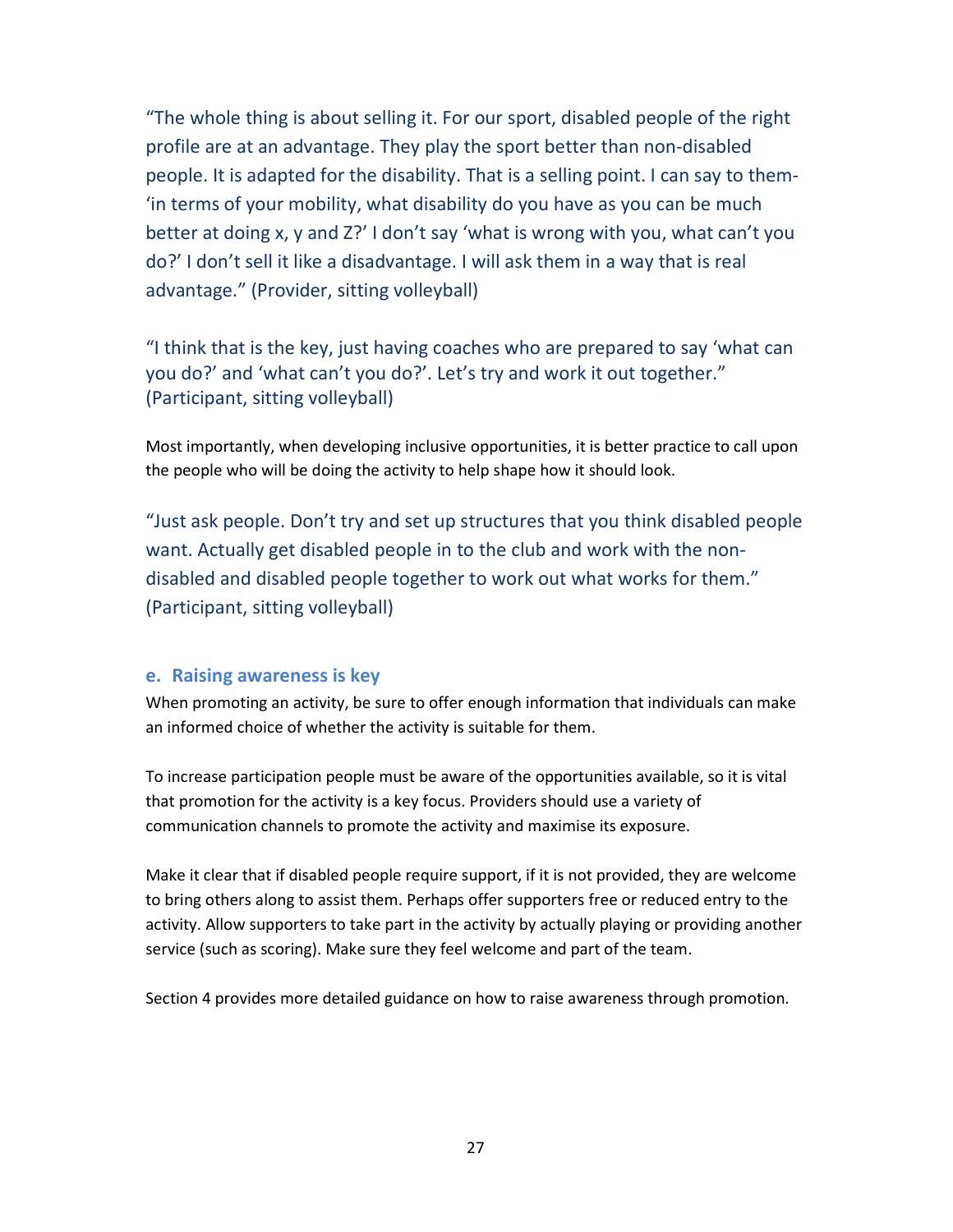# **f. Utilise the skills you already have to improve provision**

If necessary, providers could increase coach to participant ratio. An example of this is by encouraging older, more experienced members of the club or team to take on a mentoring or coaching role. The supporters can sometimes offer extra workforce for the activity tooperhaps they would like to become officials, or given training. Attending the inclusive sessions as a mentor or coach provides individuals with the ability to learn new skills as well as offering the additional support to anyone who may need it.

## **g. Highlight the benefits, but think outside the box**

To encourage people to take part, you need to outline the benefits of the activity. It is better to not just focus on the standard benefits of participation (such as health and fitness improvements and being a member of team), but think of other things that people may respond to.

• **New and different skills** 

Are there specific skills that can be learnt from taking part, such as an upper body workout in wheelchair sports?

- **Opportunities to travel**  Can people take part in regional, national or international competitions if they join?
- **Involvement with playing**

Are there other ways people could get involved other than playing the sport, such as being a volunteer?

## **h. Ensure a welcoming environment so people want to come back**

To ensure that participants return to an activity they need to enjoy their first experience. This means ensuring that they feel welcomed and safe. Some clubs and teams recommend a follow up scheme. This is where someone within the club contacts new participants after they have attended their first session, to see whether they will return and what their views and opinions of the activity are.

"We have a buddy system and I think that works really well. When a new player comes, one of us will become their buddy and just text them and say 'are you coming tonight, do you want to meet first and we will go to it together'. And then after the first session we will text and say 'it was great to have you there, can't wait to see you next week'. So you feel part of the club." (Participant, sitting volleyball)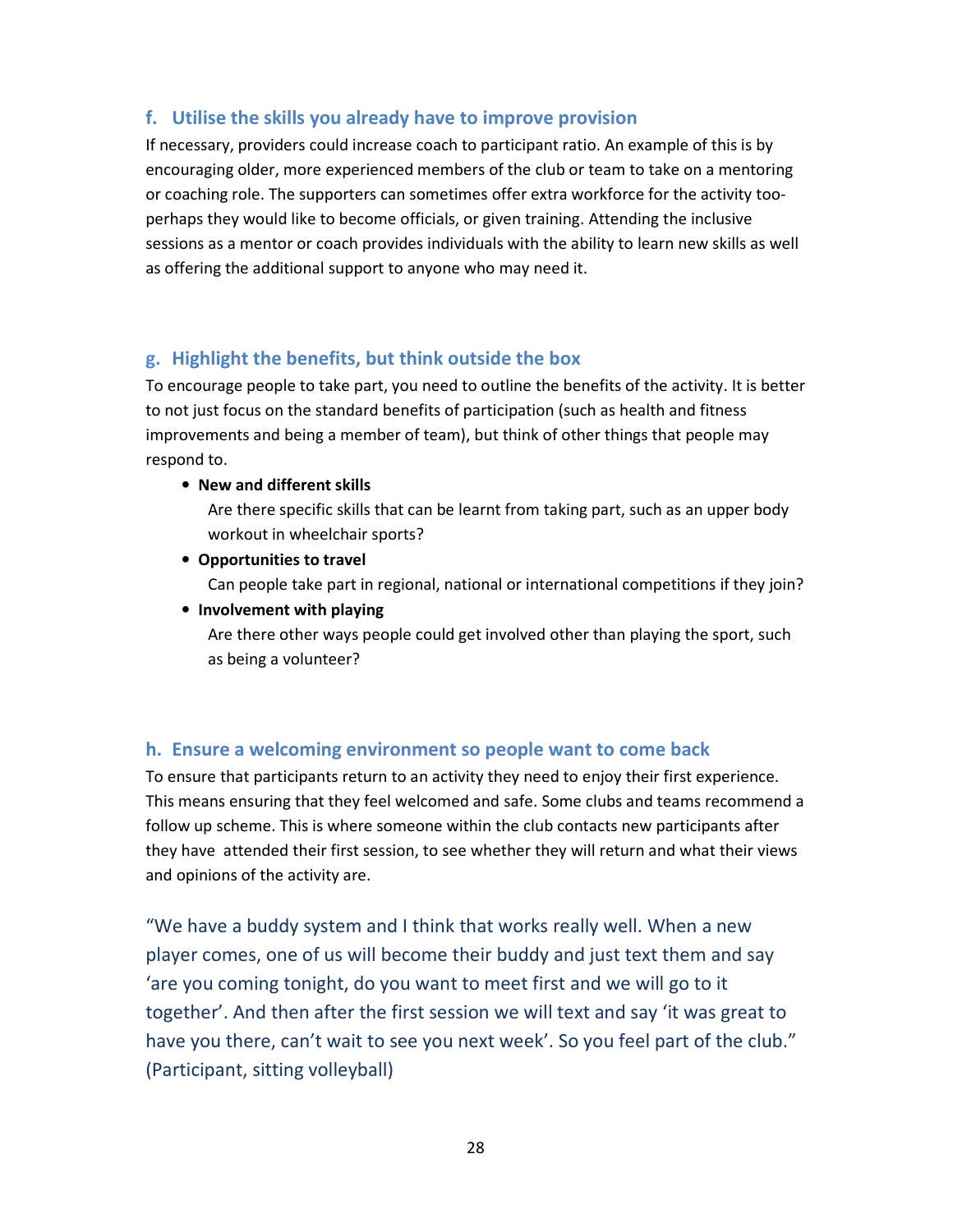# **i. Understand what changes are needed**

Be aware of the kind of physical adaptations that may be needed at premises. EFDS has developed a guide to physical access

(http://www.efds.co.uk/assets/0000/8214/Access\_for\_all\_FINAL3\_Dec\_2013.pdf). It is aimed at anybody involved in running or working in a sports club as a user-friendly guide to facility accessibility. It is not a detailed technical guide, but intended as a starting point with readers signposted to further information and support where necessary.

Adapted equipment may not always be necessary and if it is, it may not always be expensive. In instances where specialised equipment is needed, highlight the benefits of you having such equipment, that it makes the activity accessible to more people.

"We don't need adapted boats as such. The only difference is that the boats tend to be a bit more stable than racing craft; more stable so people don't fall out straight away. They are more suitable for all kinds of people" (Provider, canoeing)

If more costly, adapted equipment is needed think about collaboration to share equipment or facilities with other clubs or groups. You could perhaps share and spread the cost.

Look into seeking funding for new equipment or facilities. Think about local funding that might be available. There may be some extra pots of funding that have usually been beyond your reach, which you may apply for e.g. from the health sector. Also, consider seeking sponsorship to help cover or support the costs of new equipment or facilities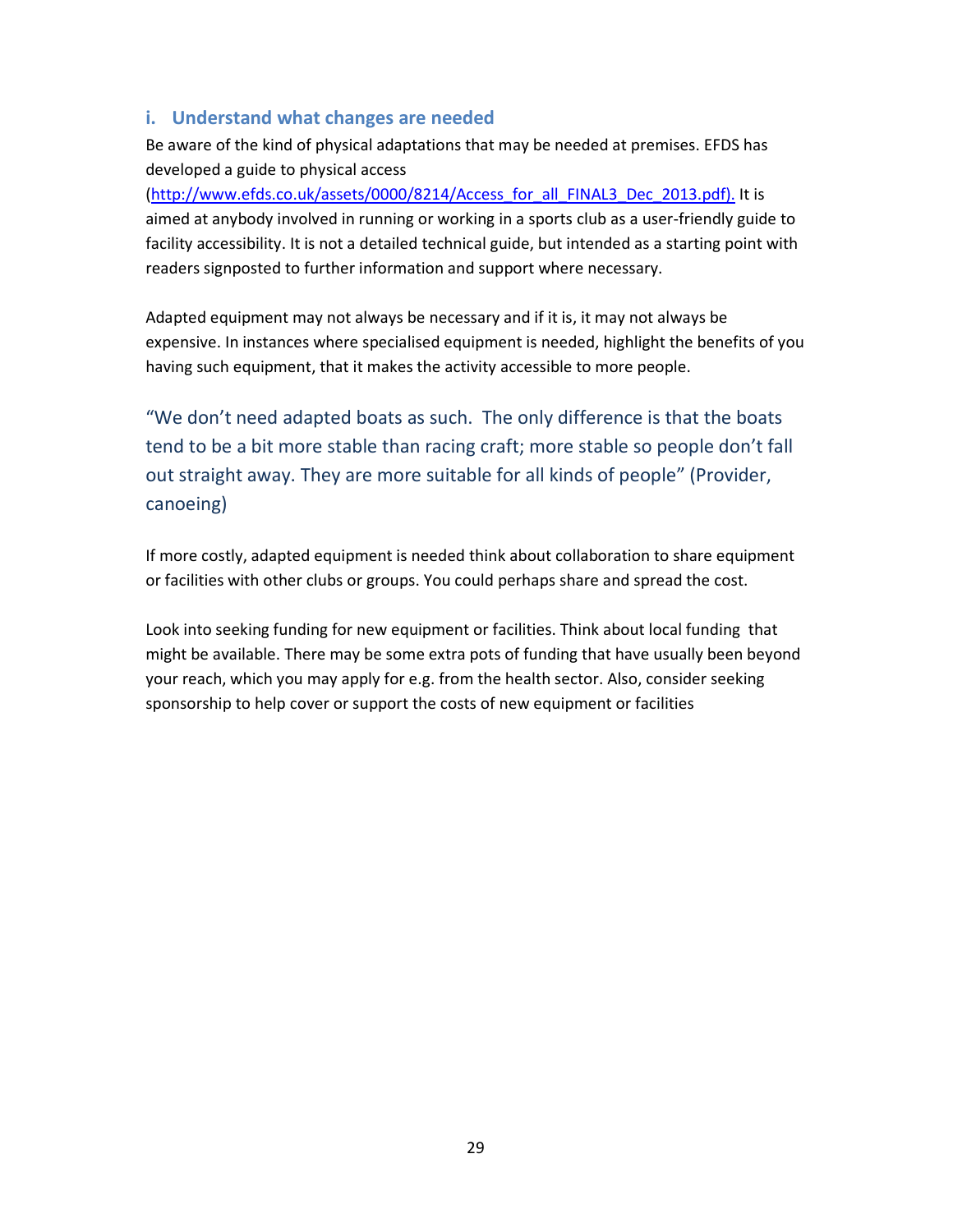# **Section 4: Making the most of what you have- the promotion**

There is a variety of different ways in which to promote inclusive opportunities to maximise exposure. When thinking about promotion there are three key areas to consider:

- The promotion methods you will use
- The distribution channels and where the communication will be shared
- The promotional content and key messages

# **1. What promotional methods to use**

To maximise exposure and reach as many people as possible, variety is key. Using a range of different promotional methods will ensure a greater level of exposure across different audiences.

## **a. Internet**

.

These days, the most commonly used method is the internet. Current statistics suggest that 86 per cent of the UK population use the internet<sup>2</sup> making it a viable method to promote activities. There are many ways in which to promote activities through the internet.

Stand-alone dedicated websites offer a controlled platform allowing the owner to manage and update the content as they see fit. However, these can be expensive to set up and maintain, and take time and effort to manage. To make sure that the website is as visible as possible it is important to maximise the search engine optimisation (SEO). One way to do this is to ensure the website appears in relevant searches that people run on search sites by using relevant tags to describe the content of the website. Updating your website's content regularly also helps you to rank higher in the search engines. But remember, what you think people are searching for may not be the reality. Ask your members how they found you and what they searched for. This may help.

An alternative method would be to share space on the website of someone else such as a local authority or sponsoring company. This reduces cost and management time, however means you have less control of the content.

 $2$  ONS Internet Access Quarterly Update, Q3 2013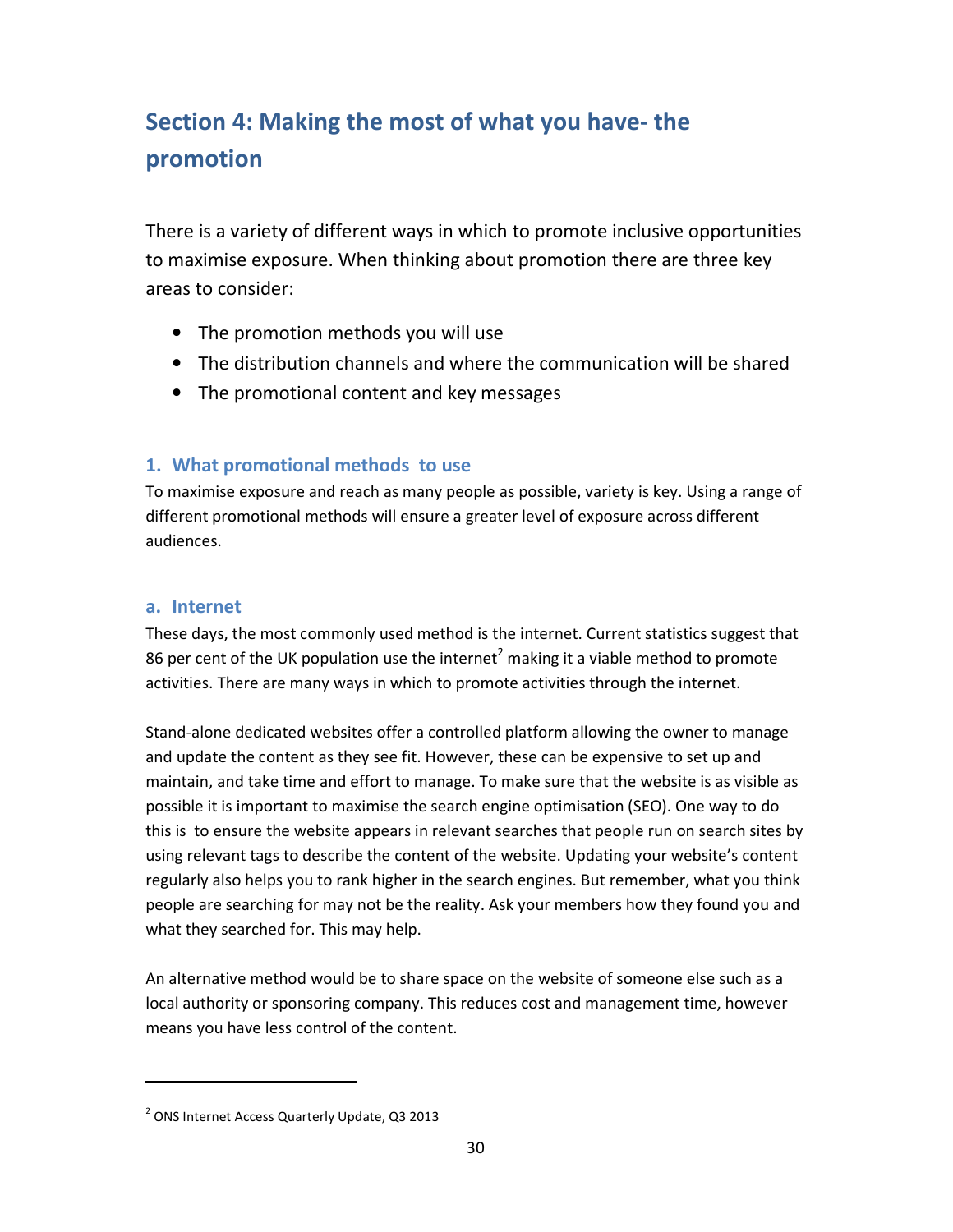Social media such as Facebook or Twitter offers a more cost effective method of promoting activities via the internet with greater control. Groups, clubs or activities can set up their own page and manage the content. However, to maximise the benefit of social media and to create attention, it takes a lot of time and effort to build up relevant and useable networks. This enables you to become a respected information source.

"We are on Twitter. We have three or four different Twitter accounts depending on the club. And also Facebook accounts. So, we are quite 'aggressive'. We are always sending out information" (Provider, wheelchair sports)

It may be worthwhile seeing if there is there someone within your club, team or group with more knowledge, experience or skill at managing and updating social media. They could help you to take full advantage of what it can offer.

However, please remember that social media has barriers too. Certain age groups (particularly younger and older age groups) as well as people with a learning disability may not be active social media communicators. This echoes that your channels must match your target audience in the best way possible.

#### **b. Word of mouth**

Word of mouth is probably the best promotional method anyone has in any business. Having something recommended by friends and family increases confidence about the content and quality of an activity. This is especially important among disabled people who place extra emphasis on recommendations from people they trust.

"I wouldn't say we advertise a whole lot as a shooting venue. A lot of the disabled shooters have come to us through word of mouth." (Provide, shooting)

But as much as word of mouth is great if you are doing well, it can also work in bad situations too. Effective word of mouth promotion is extremely dependent on a good reputation. This requires people to have a positive experience when taking part. It is also important that when people take part they understand the main aims of the activity, the key messages they should be passing on to others.

"Now it has such a good reputation. We have children who come with their brothers or sisters or friends who have a disability, or others who just come of their own accord. We get a lot of parents saying they choose to come here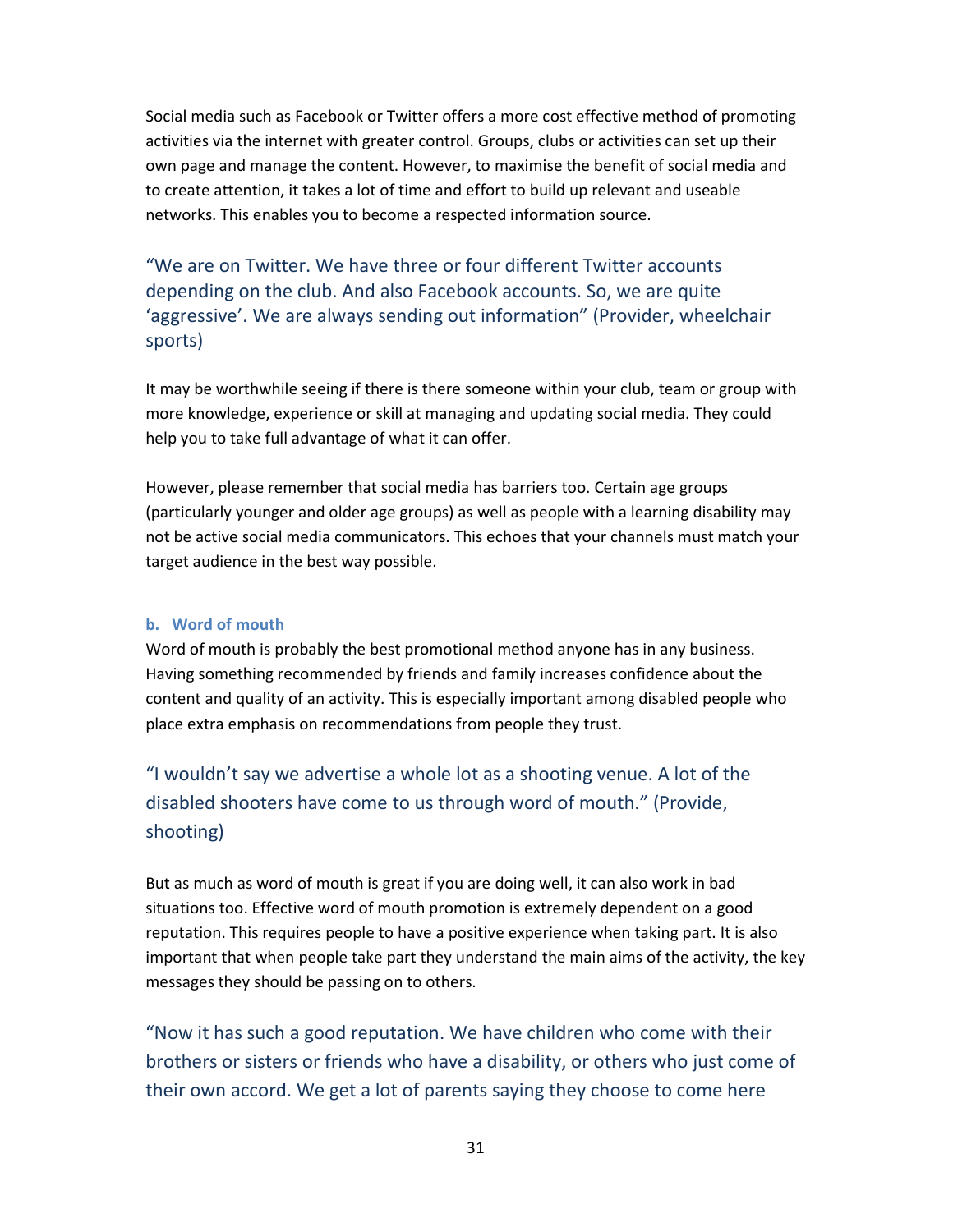because they like the integrated approach and they think it's good for their children." (Provider, multi sports camp)

#### **c. Sponsorship and patrons**

If a club, group or activity is lucky enough to gain sponsorship, this also provides another method of promotion. A sponsor and their brand can increase the promotional opportunities through their own sources. This promotion can be incredibly effective as a sponsor's brand adds value and is an additional confidence builder.

"By having their logo on our clothing, it gives us that boost and looks more professional. People see our shirts and think if they can entice a professional rugby club to endorse them and help them out then other teams or companies will follow suit." (Provider, wheelchair rugby)

The use of patrons is also a good way to seek endorsement and emphasise the value and quality of the activity.

#### **d. Visual demonstrations / have a go sessions**

Providing people with an opportunity to see your activity in action, or even have a go themselves, gives them more of an idea of whom it is suitable for and how it can be done. It provides people with a better idea to determine whether the activity is right for them

"A lot of other children saw our shows and were like 'oh how come she is dancing?' So slowly but surely more disabled members started to trickle into the group" (Provide, contemporary dance)

"The other way that the club attracts new members is through its adult taster sessions programme which runs during the summer. It is immensely popular – people just apply to come down on a Saturday. I say 'apply as there is often a waiting list to give the sport a try'. It has been really popular. Often we will have 60 people going through a one-day taster session. They're all completely new to the sport – that is another way that they club has grown" (Provider, canoeing)

# **2. The distribution channels and sharing points**

When thinking about promotion it is important to be proactive. Do not assume that people will come looking for and find you. It is important to spend time and effort to make sure that you are visible in the local community.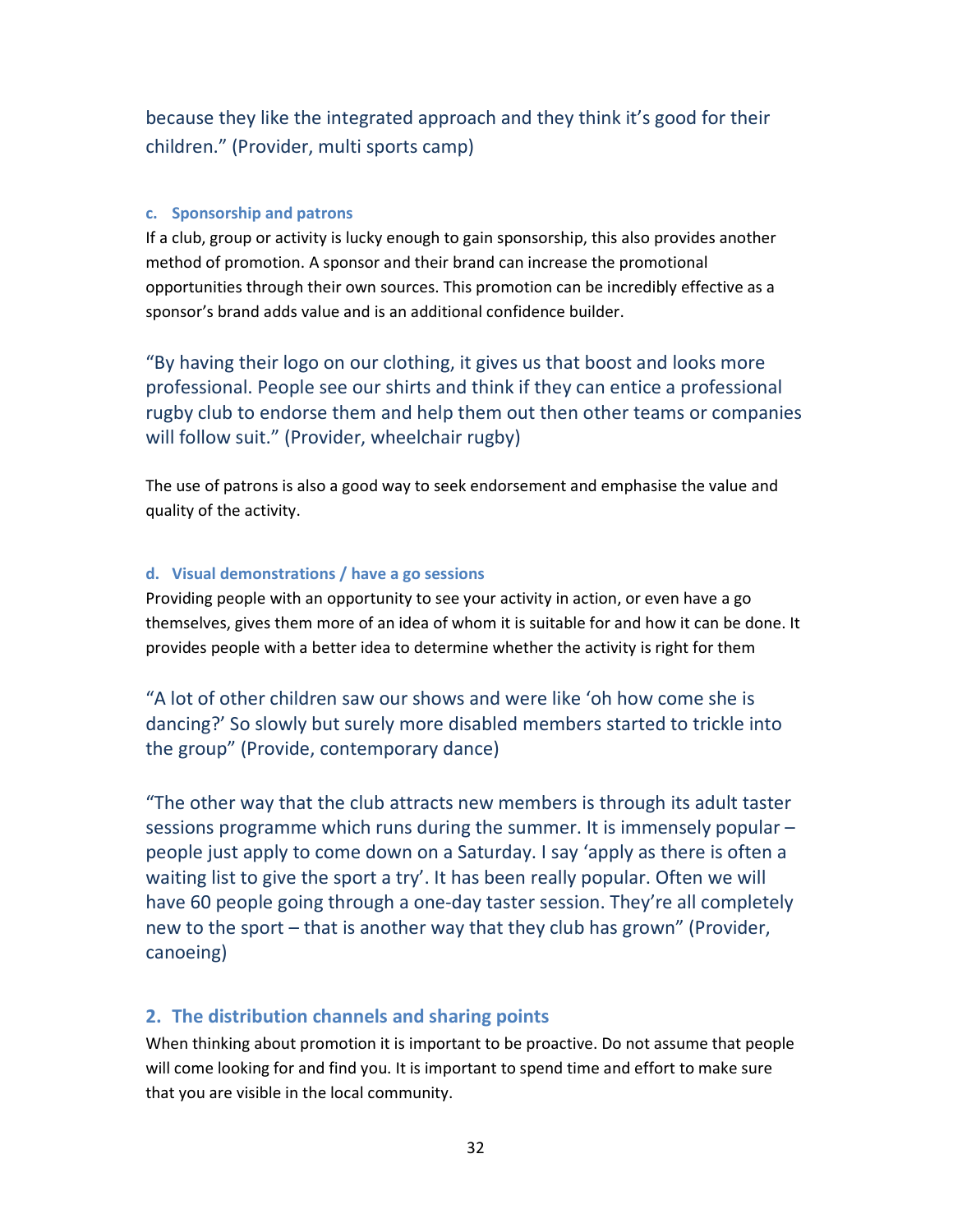"We do roadshows, so we actually go onto schools, primary schools, high schools, colleges, prisons, young offender institutes to make people more aware." (Provider, wheelchair sports)

To reach the widest possible audiences it is important to think beyond sport and activity. Look to other areas where there may be people who would be interested in taking part or who have access to an audience they can promote to on your behalf.

"There are a lot of disabled people that don't think sports are within their world so they don't look at sports websites. But if you go to the websites that they do look at, like disability organisations that talk about funding, that talk about how you get help, and you make sure you force them to put a thing in there about sports, then they will think about sports." (Provider, sitting volleyball

A good starting point is to advertise in the facility where your activity takes place. Other clubs, teams or groups may also use that facility, see your advert, and be interested in taking part.

"One week I only had three players, and the boxing club came in to use the other half of the hall. They looked curious and interested. So I got them to warm up with us and they slowly enjoyed it. Everyone was down on their bums doing essentially volleyball, just in a different way." (Provider sitting volleyball)

Also, try advertising in other local facilities where other activities take place. However, do not just think about sport and physical activity, but also consider advertising in other venues where other local community groups attend. This could be mother and baby groups, local diet groups or youth groups etc.

Think about linking to and using the health sector as a way to promote your activity. You may get a lot of uptake from advertising in local health centres or doctors' surgeries. Link with statutory services, so that the relevant people (such as social workers or carers) are aware of relevant opportunities in the local area. Make links, if relevant, with local physiotherapists or occupational therapists who can promote your activity.

"We are on the menu of sporting activities that people can take part in. It is well-known now within the day services. So all those people who have access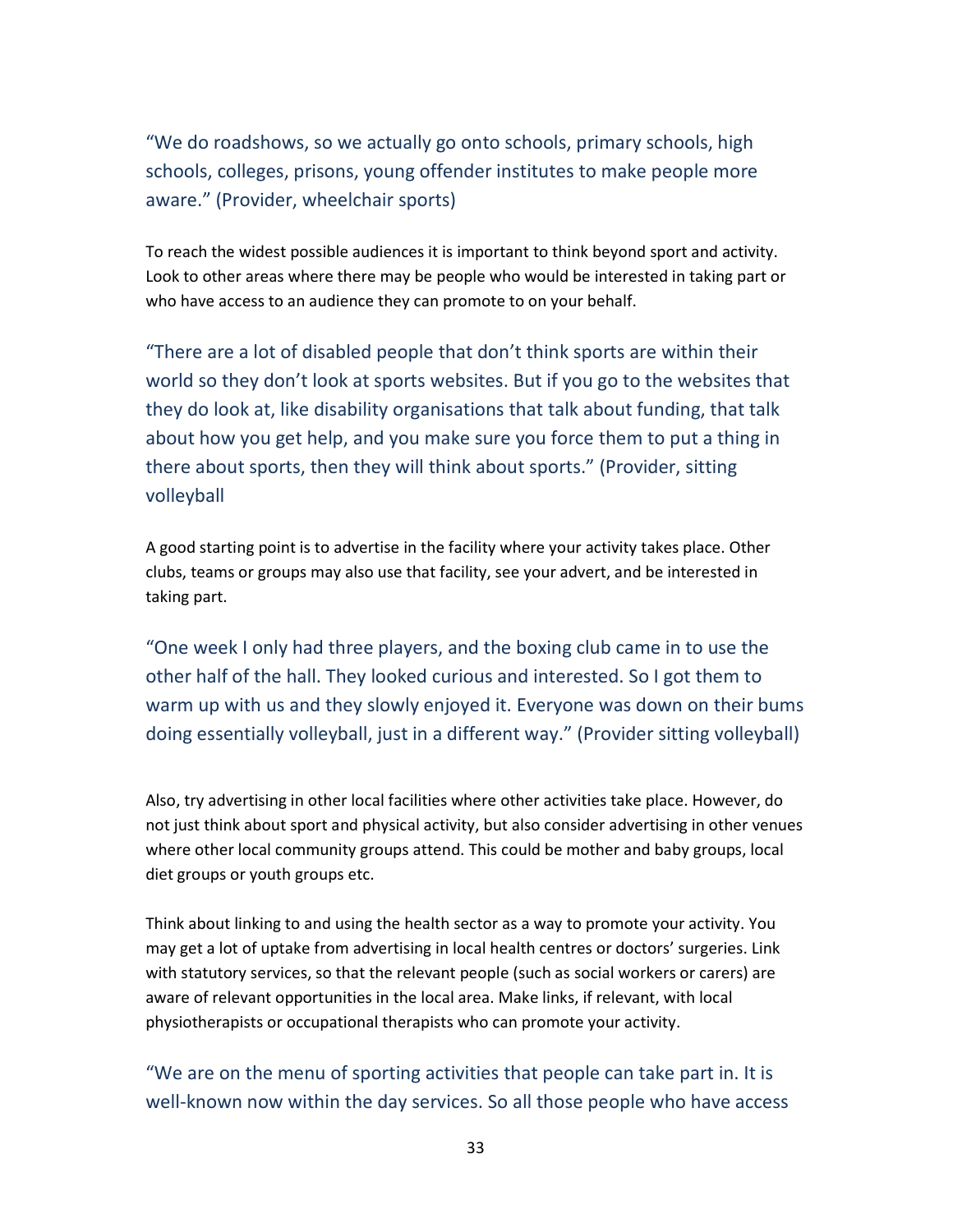to the day services (some 300+) they will get to know about the opportunities for sport for them, and canoeing is one of them. If they want to have a go at that, they can do so at the club." (Provider, canoeing)

Schools are also a good way to promote activity. You can ask about their channels, perhaps posters, leaflets, newsletters or perhaps running a demonstration in their assemblies.

If your focus is to specifically increase the number of disabled people taking part, think about key touch points that they might use to find out information. Link to disability groups or publications who will have a targeted audience of disabled people.

"We hooked up with Galloway Society for the Blind and they brought groups down regularly and that is where we got the 20-25 from. That makes us one of the biggest blind shooting clubs in the UK." (Provider, shooting)

Attending local, regional and if applicable national festivals is useful to raise awareness of the activity. It provides people with a visual aid and an opportunity to try things out to better understand what the activity is about.

"Have a go days are really important. When I had my accident, I thought I knew a lot about sport, but I hadn't tried any disability sport. So I didn't know what I would or wouldn't enjoy. The more clubs can get out into the community and get people to have a go is really, really important" (Participant, sitting volleyball)

It is important, however, to be prepared at these events, be able to signpost people and provide them with relevant information about where they can take part if they show an interest.

The use of local media, newspapers and radio, is a good way of increasing awareness and interest in activities. It enables people to provide a background to an activity, but requires additional information sources, such as websites, where people can go if they want more information.

Most of all, remember that your potential participants may not be active. Think about the places you attend regularly in your daily life as these may be the best place to find eager participants looking for a new challenge. Hairdressers, shopping centres, supermarkets to name a few are great locations too.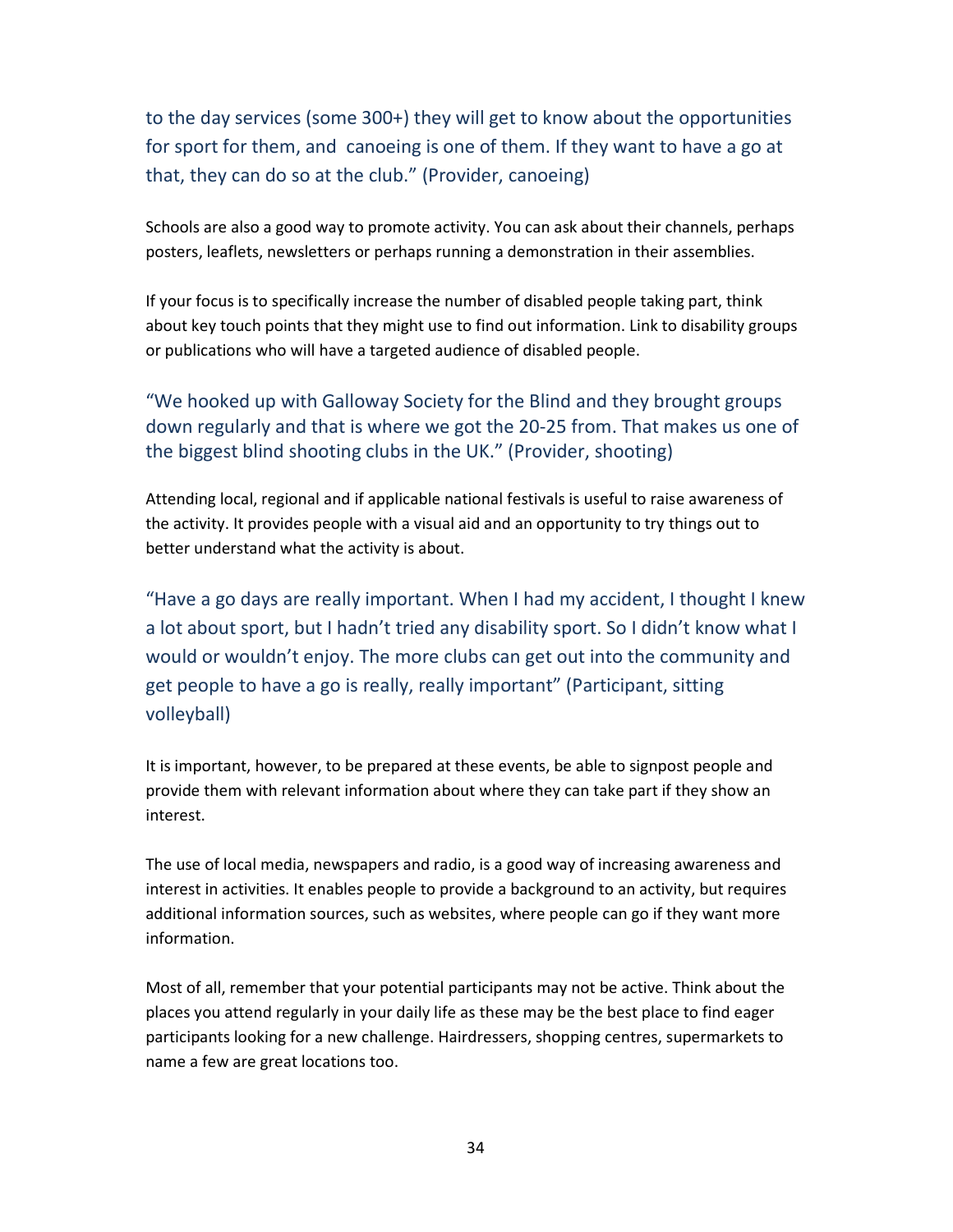# **3. What promotional content should be included**

When promoting the activity it is important to use phrases, words and images, which attract people's attention. You should plan to attract people through things they feel are relevant to them and what they emotionally connect to.. Do not get too worried and concerned about the wording and phrasing that is used, but avoid patronising language . Just provide the relevant facts and contact points for more information.

From research findings, the popular activities do not focus on disability. Even though legally they would be classed as disabled, some disabled people do not associate themselves with that description, so you may put many people off. Think of other things that people might find interesting, such as the benefits the sport provides or the opportunities that become available if you take part.

"We tell people it will be good for their coordination." (Participant, wheelchair rugby)

"I use it very much as a fitness tool. I have actually offered sitting volleyball as SitFit – fitness classes based on sitting volleyball movements. I get them moving around in different ways. They usually find it extremely challenging." (Provider, sitting volleyball)

"We have had people come down who don't necessarily want to take it up as a sport and play in competitions, but they want to still come down and train because it gives them a really good upper workout." (Provider, wheelchair rugby)

"You might be clumsy with your vocabulary. Just advertise it talking about volleyball. Use visuals, someone playing sitting, someone playing beach, someone standing. So the message is in the picture rather than verbally." (Provider, sitting volleyball)

It is important to offer enough relevant information for people to make an informed choice about whether or not the activity is suitable for them. The factors that are important to people are:

- Who is the activity for, who can come and take part? Are supporters welcome, can they take part?
- Are there different skill and ability sessions / adaptations available for those with lower skill?
- What are the aims and objectives of the activity? Is it participation or competition?
- Where does the activity take place, at what time and how can you get there?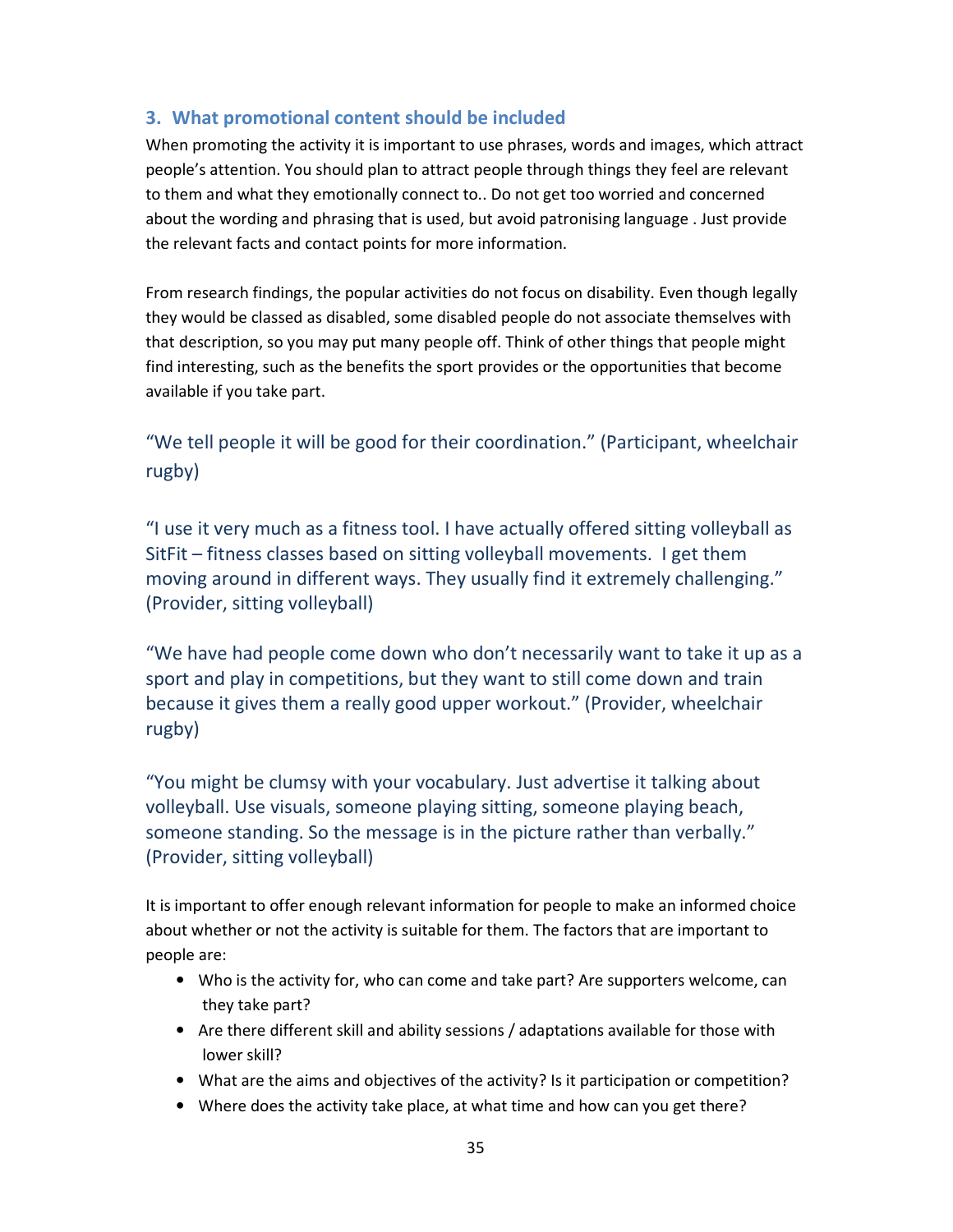- What are the facilities at the venue like? Are they toilets? Are there accessible changing areas?
- Do coaches and instructors have experience providing for disabled people?

"I would be looking for whether it is run on participation or competition and some information about the training sessions. To me, you can't get involved in a club that only meets once a month. I work, so I can't do anything that involves being done in the middle of the day." (Participant, sitting volleyball)

It may not be possible to contain all this information on a poster or leaflet. In this instance, the poster or leaflet should direct to other information sources where the information does exist. If you are unable to provide opportunities for certain groups of people at your activity, then think about being aware of other suitable activities in the area and provide links to those.

Try not to just aim information and promotion at the people who may take part, but others who can influence them such as family, friends, carers or healthcare professionals.

It is important not just to focus on the content, but the actual style and layout of promotional materials. There are certain things that you should consider to ensure that promotional materials are as accessible as possible and reach more people. Take a look at the EFDS inclusive communications guide for more detail on the areas to consider. http://www.efds.co.uk/resources/case\_studies/2697\_access\_for\_all\_efds\_inclusive\_comm unications\_guide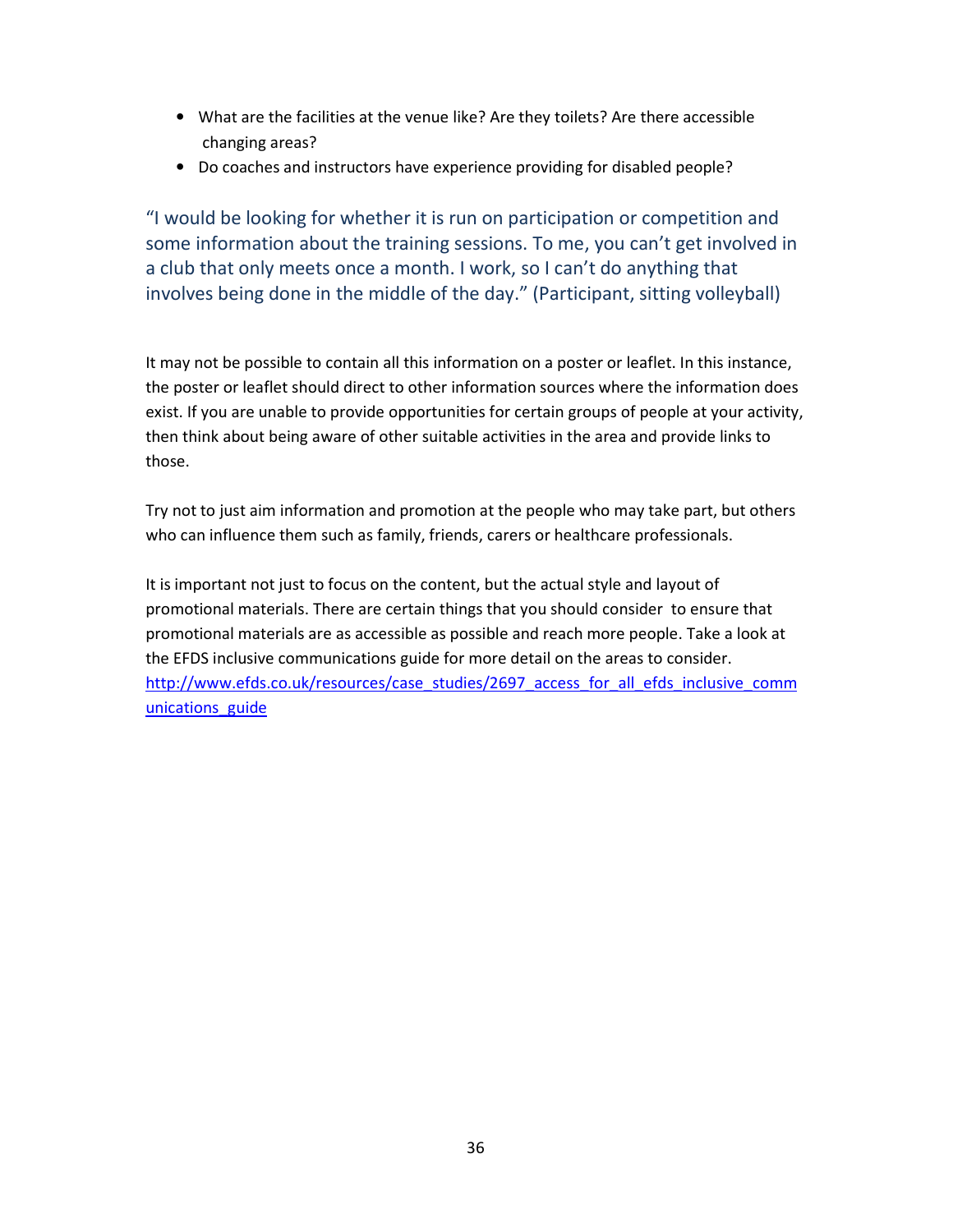# **Section 5: The advice**

When we carried out the interviews, we asked providers if they had any advice that they would give to others who were thinking about trying to offer inclusive provision.

Below are a set of quotes which the providers gave. They fall in to these main areas of advice:

# **a. Just give it a go**

"Just give it a go. You don't need to do that much to make sport accessible" (Provider, shooting)

"There aren't as many barriers as people think" (Provider, shooting)

 "Give it a go. Start small. It won't be as daunting as they might imagine (Provider, multi sports camp)

"Don't tell yourself you can't do it. Tell yourself you can rather than you can't." (Provider, canoeing)

# **b. Don't be afraid**

"Don't tie yourself in knots about terminology. Don't worry you are going to upset someone by referring to sight or sound if they are deaf or blind." (Provider, shooting)

Do be frightened. You don't have to get it 100% right. It doesn't matter if you haven't got the most accessible building in the world with every facility that you could possibly imagine. (Participant, sitting volleyball)

"Not being embarrassed to ask. You need to ask those questions. That is an open and honest conversation. A lot of parents are happy that you are open to talk because they are so used to people pretending that they are not seeing something and thinking they are being politically correct. (Provider, inclusive dance)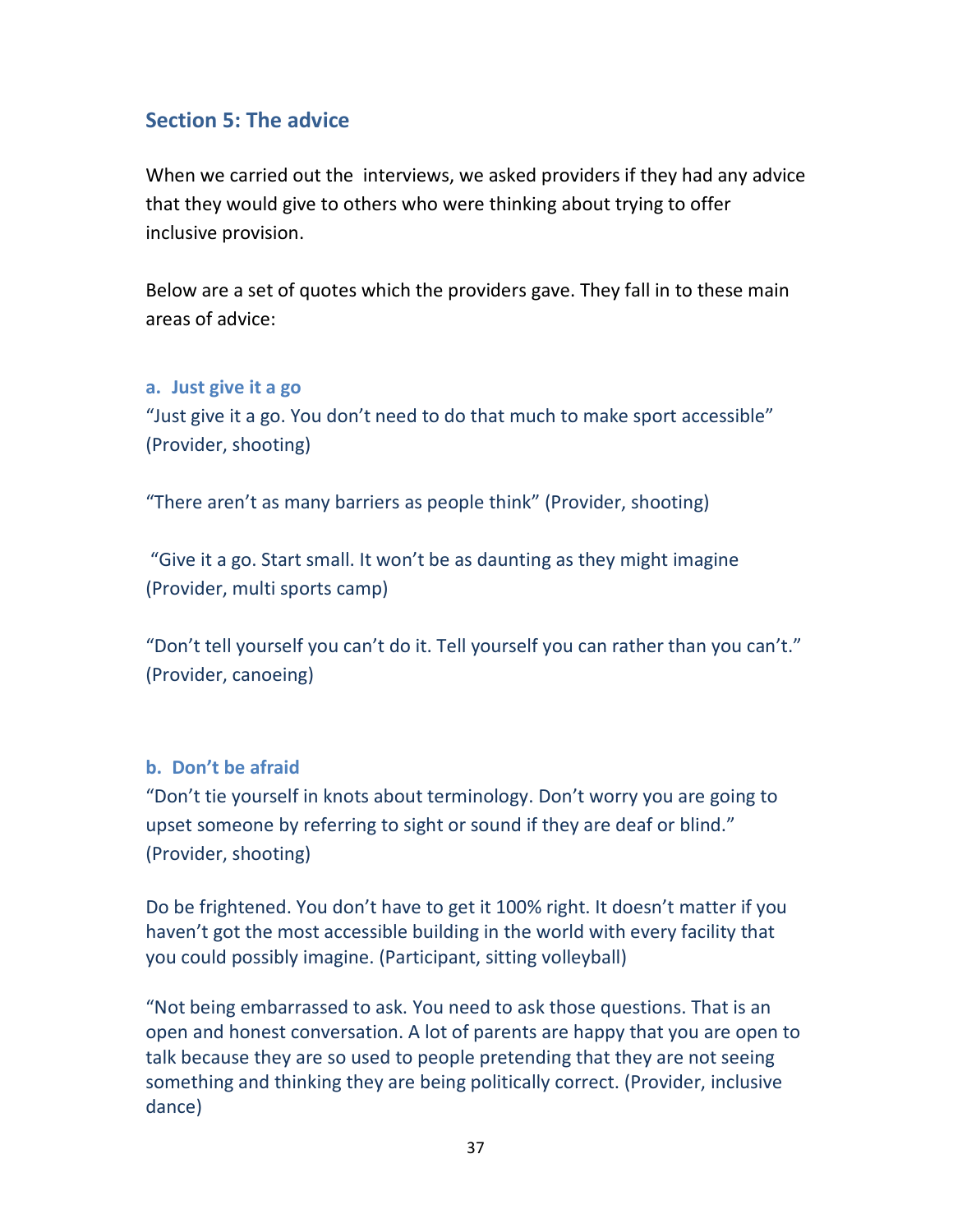"Just ask people. Don't try ad set up structures that you think disabled people want." (Participant, sitting volleyball)

# **c. Do things in bite size chunks**

"I tried to hit the ground running. I should have slowed down a little bit" (Provider, wheelchair lasertag)

 "Start off simple. Try and keep it basic, but have a progression option. Start with the simplest movement and then build it up and allow people to stay at the level they are at. Acknowledge the individual's level and achievements." (Provider, martial arts)

"Try to recruit from other sports, so that you are not just starting with a completely blank slate with people who don't know how to use chairs. If you get one or two who know how to use chairs, their experience rubs off on other players. Find a club that can lend some players to get yourself going. (Provider, wheelchair rugby)

# **d. Seek advice**

"Get in touch with local coordinators. Every council should have a disability sport coordinator." (Provider, wheelchair sports)

"Talk to people. Go to other clubs. See how they are run. Get advice from them clubs – what pitfalls and experience you might need. You definitely need to speak to an existing club in whatever sport, just to see what sort of issues they have had and what experience. It could be something as simple as 'which wheelchair do we get?' It is finding that link and experience and drawing on that experience." (Provider, wheelchair rugby)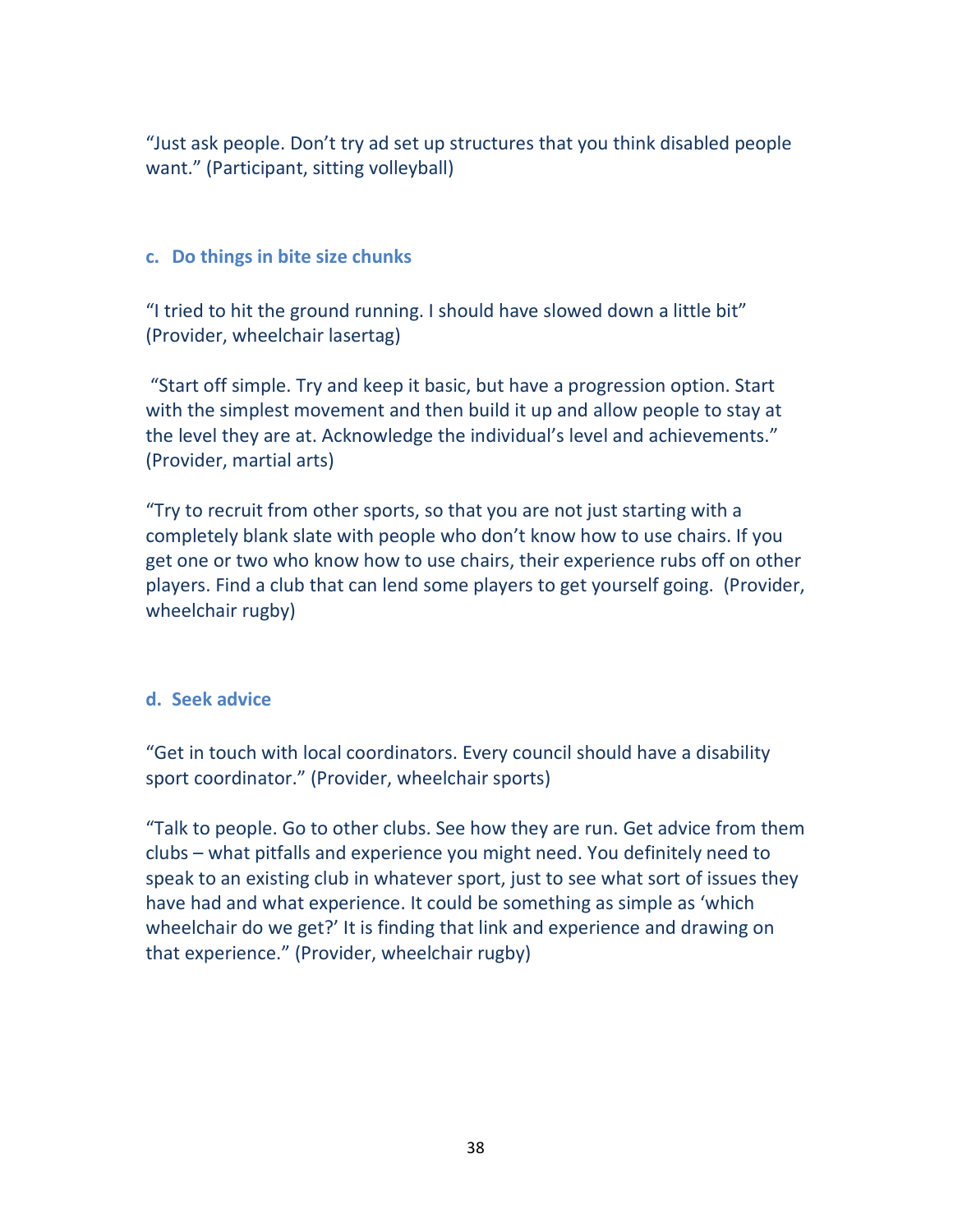# **e. Be prepared**

"Research what equipment you are going to need to start with." (Provider, wheelchair rugby)

"Be prepared to invest. Be prepared to look at your equipment and look at your facilities and think how do we make that better for people. How do we make that happen?" (Provider Canoeing)

"Making sure the place is accessible." (Provider, sitting volleyball)

"Put a lot of time into it" (Provider, wheelchair sports)

"Seek training in the practicalities of setting up a session." (Provider, canoeing)

"The coaching courses canhelp the coaches to have an understanding of what can be done." (Provider, canoeing)

"Make sure you have all the information about everyone before they come along, so you know who is in the group. Then, you can make sure when they are planning the activity there is something that will suit everyone's needs" (Provider, multi sports camp)